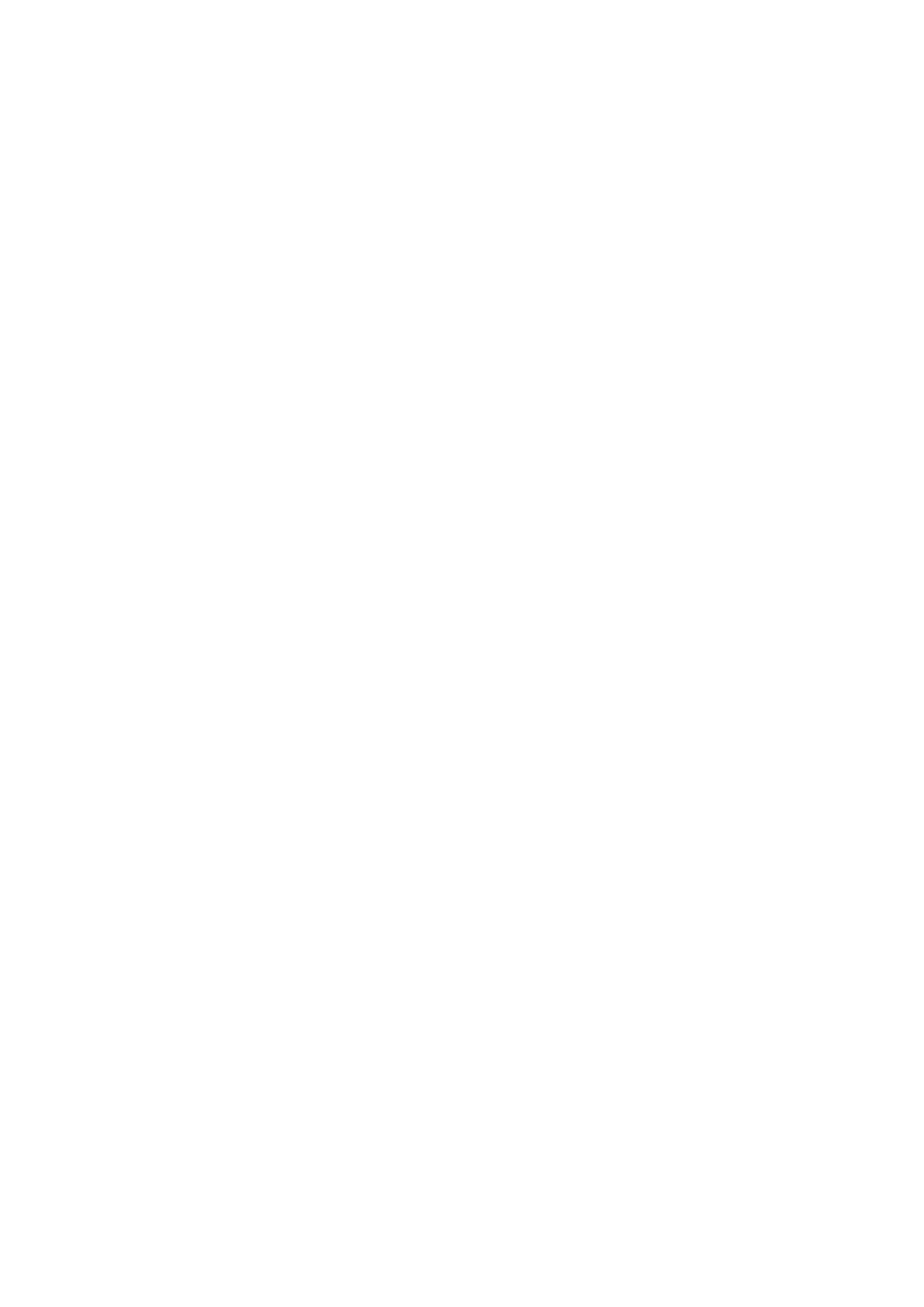*پژوهشنامهٔ انتقادی متون و برنامههای علوم انسانی*، پژوهشگاه علوم انسانی و مطالعات فرهنگی ماهنامهٔ علمی (مقالهٔ علمی ــ پژوهشی)، سال بیستم، شمارهٔ پنجم، مرداد ۱۳۹۹، ۳۰۹–۳۲۶

# ا<sub>دذ</sub>يابي كتاب د<sub>و</sub>سر *نامهٔ نظ*ري*ه پ*رد*ازي علمي اقتصاد اسلامي* از منظر واقع گرایی انتقادی؛ با تأکید بر آرای روی بسکا, `

سيدمحمدتقي موحد ابطحي\*

#### حكىدە

فقدان نظریه یکی از چالشهای اساسی در حوزهٔ مطالعات علوم انسانی اسلامی است که برخی کوشیدهاند تا با طرح مباحث فلسفی و روش شناختی تمهیداتی برای نظریهیردازی در این حوزه فراهم أورند. كتاب *درس نامهٔ نظریه پردازی علمی اقتصاد اسلامی،* اثر حسن أقانظری، كه جهت استفادهٔ دانشجویان و یژوهش گران فعال درزمینهٔ اقتصاد اسلامی تــدوین شــده، کوشــیده اســت روش بهرهگیری توأمان از نظریههای مطرح در حوزهٔ فلسفهٔ علم و فلسفهٔ اسلامی و هــمچنـین آموزههای اسلامی را برای دست یابی به نظریهای در عرصهٔ اقتصاد اسلامی بیان دارد.

در این مقاله ایدهٔ اصلی کتاب کــه عمــدتاً در فصــل ســوم از بخــش دوم بــا عنــوان **روش** نظریهپردازی علمی اقتصاد اسلامی بیان شده است از منظر علمشناسـی واقـع گرایـی انتقـادی ارزیابی می شود و به ظرفیتهای این نظریهٔ علم شناسانه بـرای حمایـت از ایـدهٔ علـوم انسـانی اسلامی اشاره می شود.

باوجود نقدهای ساختاری، صوری، و محتوایی این کتاب و همچنسین جایگاه پژوهشگاه حوزه، دانشگاه، و سازمان مطالعه و تدوین کتب علوم انسـانی دانشـگاههـا، شایسـته اسـت در ویراست بعدی بازنگری اساسی در ساختار و محتوای کتاب صورت گیرد و بـا بهـرهگیـری از أخرین دستاوردهای علم شناسانه و دین شناسانه و دیدگاههای مطرح در علوم انسـانی اسـلامی مبنای مستحکمتری برای نظریهیردازی در اقتصاد اسلامی ارائه شود.

**كليدواژهها:** اقتصاد اسلامي، نظريهپردازي، واقع گرايي انتقادي، روي بسكار، حسن اَقانظري.

\* دکترای فلسفهٔ علم و فناوری، عضو هیئت علمی پژوهشگاه علوم انسانی و مطالعات فرهنگی، smtmabtahi@gmail.com

تاريخ دريافت: ١٣٩٨/١٠/٠٧، تاريخ پذيرش: ١٣٩٩/٠٣/١٨

Copyright © 2018, IHCS (Institute for Humanities and Cultural Studies). This is an Open Access article distributed under the terms of the Creative Commons Attribution 4.0 International, which permits others to download this work, share it with others and Adapt the material for any purpose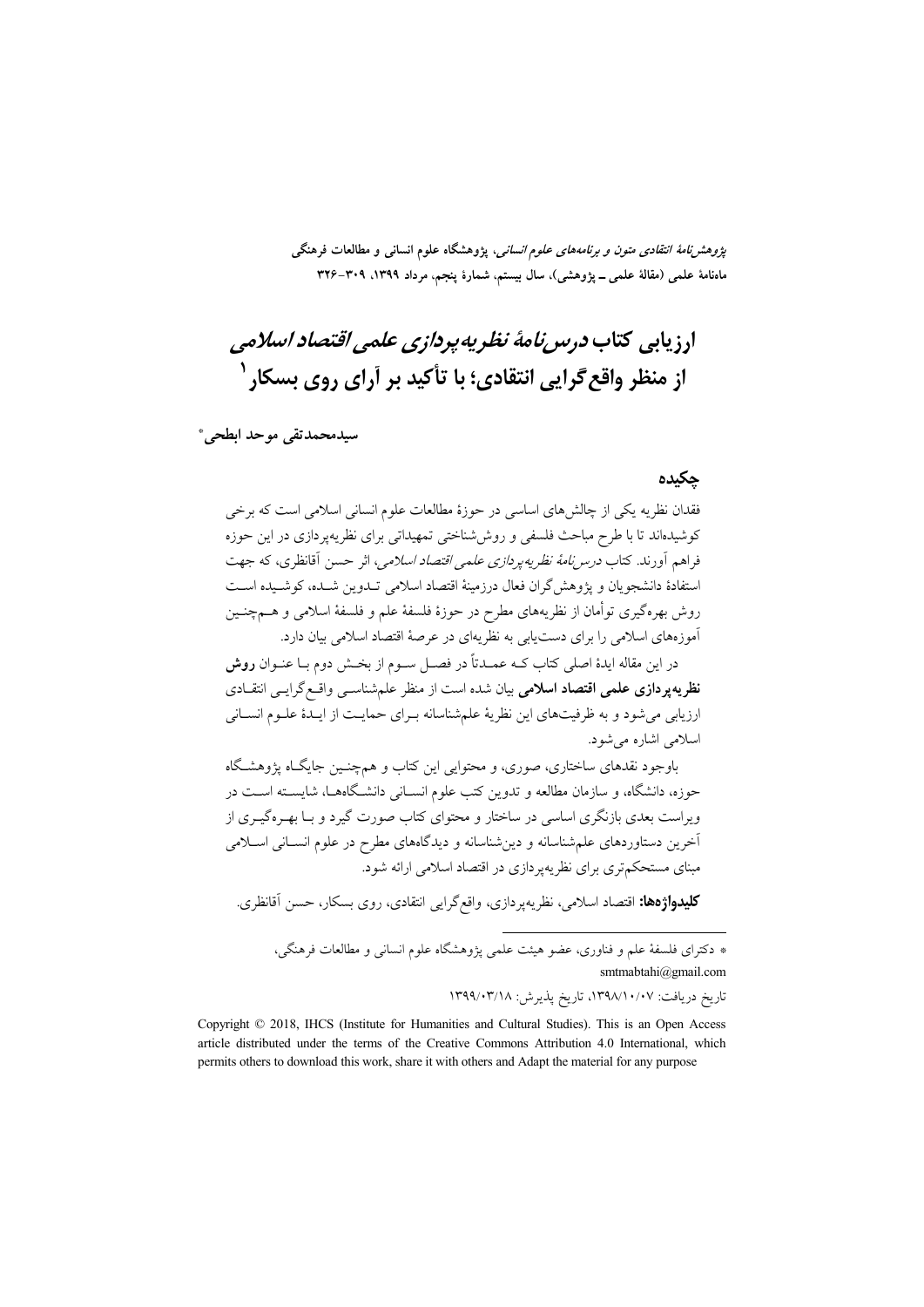#### 1. مقدمه

کتاب *نظریه پردازی اقتصاد اسلامی*، اثر حسن آقانظری، استاد تمام گـروه اقتصـاد پژوهشـگاه حوزه و دانشگاه را، بهمنظـور اسـتفادهٔ دانشـجویان و پــژوهش گــران فعــال درزمینــهٔ اقتصــاد اسلامی، در سال ۱۳۸۵ سازمان مطالعه و تدوین کتب علوم انســانی دانشـگاههــا (ســمت) و پژوهشگاه حوزه و دانشگاه بهصورت مشترک منتشـر کردنــد. پــس از انتشــار ویراســت دوم کتاب (۱۳۸۹)، که در آن بخش سومی به کتاب اضافه شد، محتوای کتاب با هـدف تــدریس اقتصاد اسلامی در مقاطع کارشناسی ارشد و دکتری، درقالب سه بخـش و دوازده فصـل، بــا عنوان *درس نامهٔ نظریه پردازی علمی اقتصاد اسلامی* (۱۳۹۱) منتشر شده است. تاکنون امیـری طهرانی (۱۳۸۷) و مقدم (۱۳۹٦)، ضمن معرفی نویسنده و سوابق آموزشــی و پژوهشــی وی و معرفی تفصیلی کتاب، همچنین اشاره به نقاط قوت کتـاب (تـلاش بـرای اسـتفاده از فقـه، فلسفه، فلسفهٔ علم، و فلسفهٔ اقتصاد برای دستیابی به هدف مـوردنظر، پـی گیـری موضـوع توسط نویسنده در سالهای متمـادی و چـاپ و ویـرایش متعـدد آن) نقـدهـای سـاختاری، صوری، و محتوایی خود را دربارهٔ این کتاب منتشر کردهاند که برای نمونه در ذیل بـه آن هـا اشارہ مے شود:

- ـ وجود ابهامات و اشکالات ویرایشی و نگارشی باوجود ویرایش کتاب؛ ـ طرح ادعاهای نادرست و غیرمستند و همچنین ضعف در کیفیت استنادها؛ ــ ضعف منابع مورداستفاده، عدم استفاده از منــابع لاتــين بــهروز و حتــي منــابع فارســي موجود در موضوع کتاب، و همچنین اشکالات کتابشناسی در بخش فهرست منابع؛ ـ بهکارگیری معادلهای متفاوت و غیررایج برای برخی اصطلاحات تخصصی؛ ۔ ضعف در تقریر و نقد نظریههای مطرح در فلسفهٔ علم؛ ـ روشننبودن مبنای علمشناسانهٔ مختار نویسنده و گرایش وی به اثباتگرایی علی رغـم نقد آن؛ ـ عدم اشاره به تفاوت علوم اجتماعی و علوم طبیعی درمقام ارزیابی نظریهها؛ ـ ابهام در نقش تجربه و روش تجربي در ارزيابي نظريهٔ اقتصاد اسلامي؛
- ـ ابهام در ارتبـاط مكتـب اقتصــادي، فقــه اقتصــادي، نظــام اقتصــادي، فلســفهٔ اقتصــاد، اخلاق اقتصاد؛
	- ۔ برقراری ارتباط غیرروش مند بین برخی ادعاهای نادرست و آبات و روایات.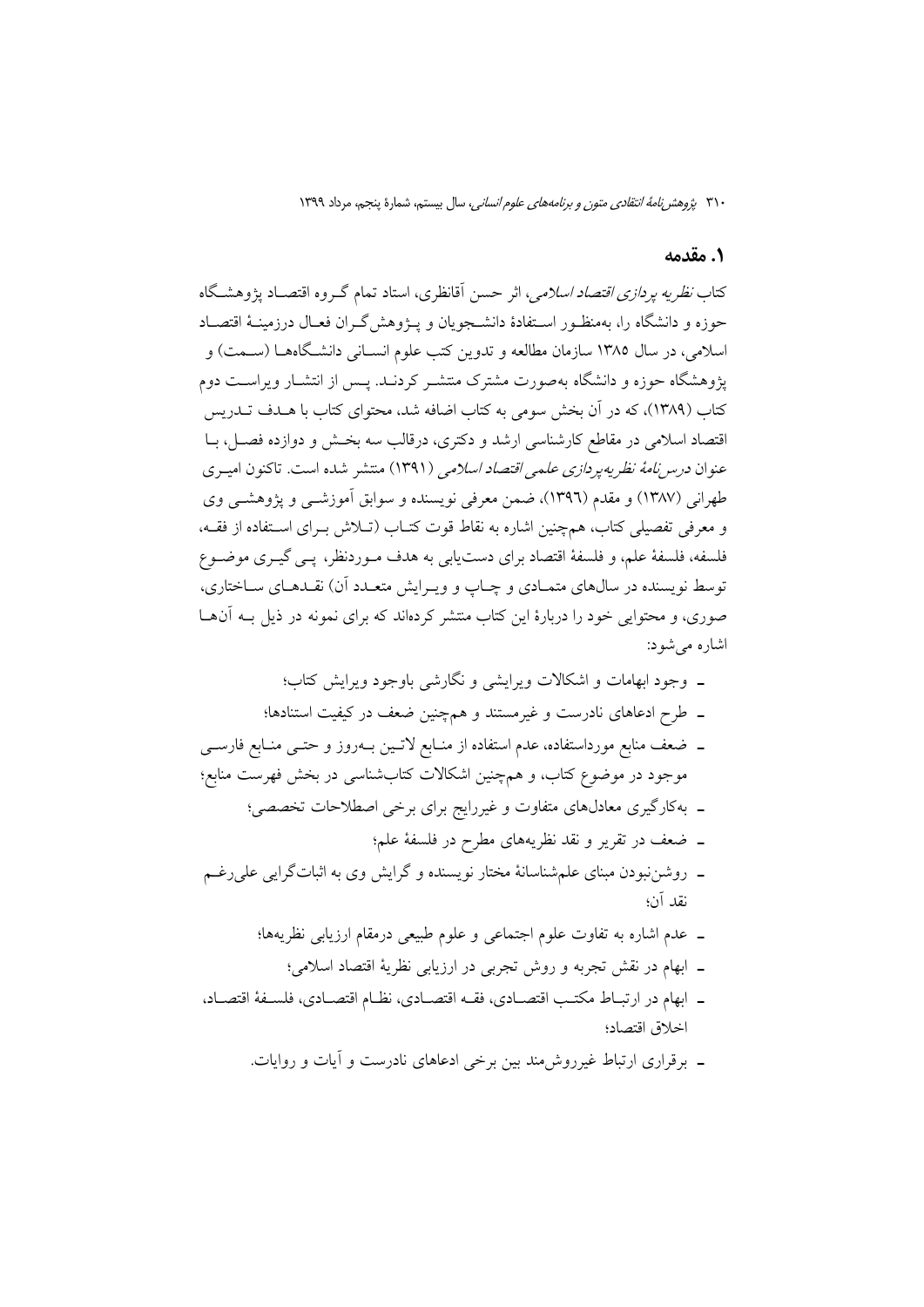جمع بندي دو ارزيابي فوق از كتاب موردبحث أن است كه كتــاب در شــكل كنــوني نــه برای تدریس مناسب است و نه برای پژوهش گران فعـال در حـوزهٔ اقتصـاد اسـلامی و لازم است در ویراستهای بعدی کتاب، علاوهبر ویرایش ادبی دقیقتر، محتـوای کلـی کتـاب، بهخصوص مباحث فلسفى و روش شناسانهٔ أن، ويرايش علمـي نيـز بشـود. ازأنجاكـه ايـن کتاب را بهصورت مشترک یکی از مهمترین مراکـز پژوهشـی فعـال درزمینـهٔ علـوم انســانی اسلامی (پژوهشگاه حوزه و دانشگاه) و سازمان سمت، که متولی اصلی تدوین کتب درســی علوم انسانی دانشگاههاست، بهعنوان کتابی درسی منتشر کرده، توجه به جمـع بنــدی ایــن دو ارزیابی بسیار اهمیت دارد.

باتوجهبه مقدمات فوق، در این مقاله بهجای معرفی و نقد ساختاری، صوری، و محتـوایی کتاب، که در دو مقالهٔ یادشده به خوبی انجام شده ولی کم تر موردتوجه قرار گرفتـه اسـت، و بهتناسب طرح تحقيق ارزيابي نظريههاي علوم انساني اسلامي از منظـر واقـع گرايـبي انتقـادي (از طرحهای مصوب در طرح اعتلا)، پس از معرفی اجمالی ایدهٔ اصلی کتاب، که عمــدتاً در فصل سوم از بخش دوم با عنوان **روش نظریهپردازی علمــی اقتصــاد اســلامی** بیــان شــده است، این دیدگاه از منظر علمشناسی واقع گرایی انتقـادی ًو بــا تأکیــد بــر آرای نظریــهپــرداز اصلی ان (روی بسکار) ارزیابی میشود.

## ۲. خلاصهای از دیدگاه نویسنده در این فصل

نویسنده نظریه را «تلاش ذهنی برای تفسیر و تحلیل چرایی و چگونگی حوادث و رخدادها» و بهبیاندیگر «تبیین هم بستگی یا گسستگی دو یا چند متغیر مستقل و تـابع در سـاحتهـای گوناگون حیات اجتماعی، سیاسی، و اقتصادی» معرفی کرده است (نظری ۱۳۹۰: ۱۵۰).

علم اقتصاد اسلامی در نگاه نویسنده «مجموعـهای از گـزارههـای خبـری اسـت کـه اولاً برخی از آنها تجربهپذیر و برخی با روش قیاسی قابل|ثبات|ند؛ ثانیاً نظاموار بـر محـور یـک موضوع معین و تعریفشده شکل گرفتهاند؛ و ثالثـاً اسـتناد منطقـبی بــه آمــوزههــای اســلامی دارند» (همان: ١٥٢).

به عقیدهٔ نظری، «باید مرحلهٔ گردآوری را از مقــام داوری جــدا کــرد و درنتیجــه درزمینــهٔ شکل دهی نظریه می توان از حوزههای فکری، فرهنگی استفاده کـرد و گـزارهٔ تجربــهپــذیر را ارائه كرد» (همان: ١٥٣)، و «علوم انساني عموماً و ازجمله علم اقتصــاد دربرابـر روش تجربــه خاصاند و به أن عمل مي كنند». درمقام تدوين نظريه شخصيت فكرى عـالِم، جهـانبينــي، و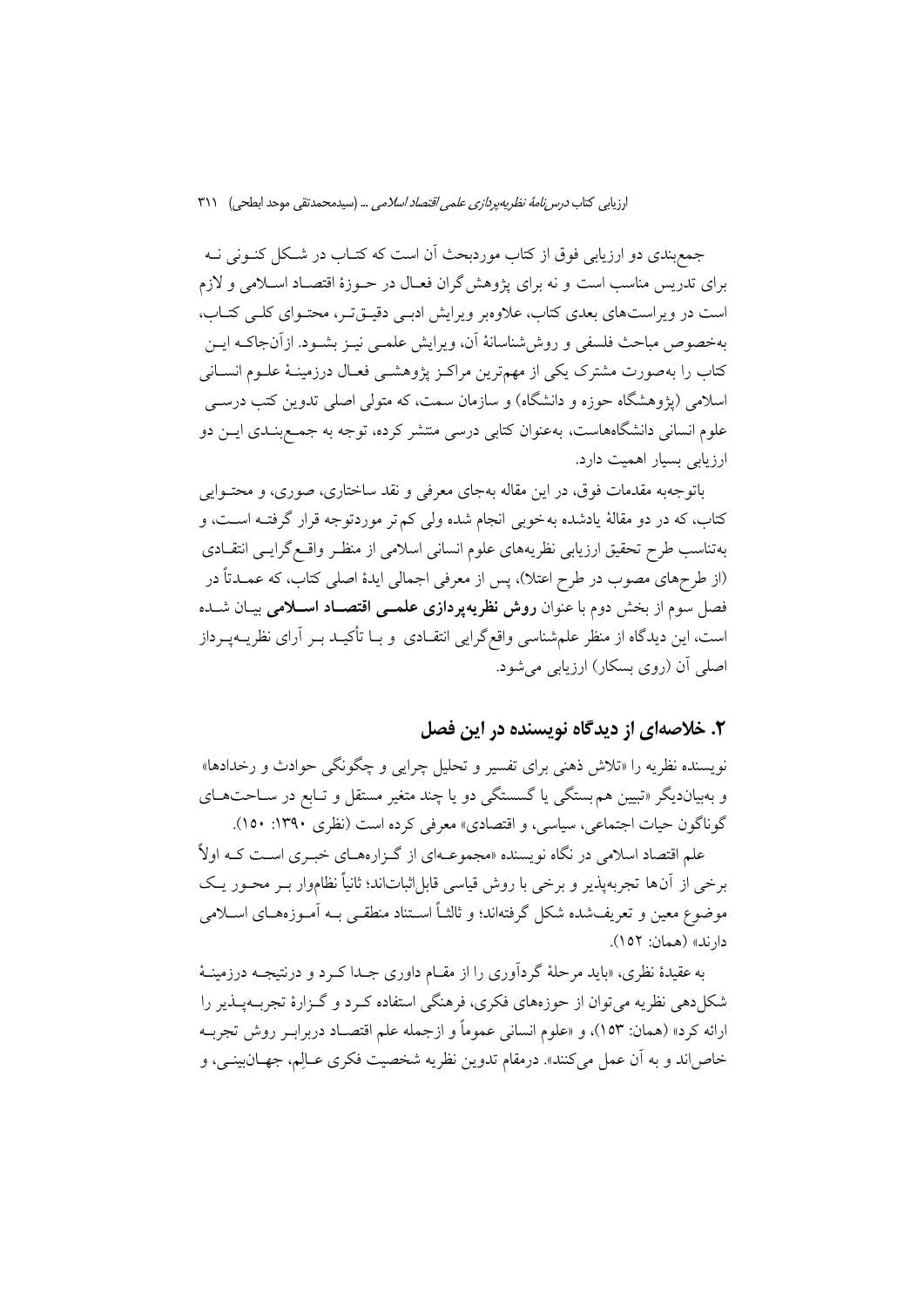ایدئولوژی او تأثیر دارد، ولی درمقام داوری تجربی این عوامل تأثیری ندارنــد. بــر ایـــن مبنــا، «می توان گزارههای تجربــهپــذیری را کــه درزمینــهٔ اقتصــاد از آمــوزههــای اســلامی اســتتاج می شوند از طریق تجربه موردداوری قرار داد» (همان: ١٥٤).

نظری بر این باور است که برای طرح مسئلهٔ علمی در حوزهٔ اقتصـاد اسـلامی فــرد بایــد هم با يديدههاي اقتصادي و تأثيرات متقابل آنها آشنا باشد، هم با آموزههاي اسـلام درزمينــهٔ اقتصاد. سپس، از یک وجه خاص مسئلهٔ موردنظر را تحلیل و بــا بهــرهگیــری از آمــوزههــای اسلامی، نه اقتصاد متعارف، نظریهای را دربارهٔ آن وجه خاص از مسئله ارائه کند. به این معنــا که متغیر مستقل یا وابستهٔ آن نظریه ارتباط مجازی با آموزههای ثابت یا متغیر اسـلامی داشـته باشد (همان: ١٥٦–١٥٩). ازآنجاكه قرار است در اين يادداشت ديدگاه نظـري تنهــا از منظـر علم شناسی واقع گرایی انتقادی ارزیابی شود، دیدگاه وی دربارهٔ وجه انتساب نظریه به اسـلام بهاختصار بيان شد.

نظری درمقام داوری از نقش گزارهٔ مشاهدتی در تأیید فرضیه یاد می کنــد. «نقطــهٔ شــروع تأييد براساس مشاهدهٔ نمونههاى موافق نظريه است، ولــي بايــد توجــه داشــت كــه مشــاهدهٔ نمونههای خارجی موافق نظریه باید تبدیل به گزاره شود... زیرا بررسی منطقی همــواره بــین گزارههاست… این گزارههای مشاهدتی نظریه را تأیید یا ابطال می نمایند». «نمونههـای موافـق اّنِ گاه به نظریه تأییـد مـی بخشـد کـه احتمـال وقـوع نمونـههـای مخـالف هـم داده شـود» (همان: ١٦٠).

دريايان، نويسنده نمونههايي از يردازش چند فرضـيه/ نظريــهٔ علمــي اقتصــاد اســلامي در حوزهٔ سرمایهگذاری، مالیات، و مصرف ارائه میکند تـا «گـامی ملمـوس و عینــی در مســیر تدوین نظریهٔ علمی براساس آموزههای اسلامی برداشته شود» و ابراز امیدواری مــی کنــد «کــه این گام عینی سرآغازی باشد برای شکل گیری فرایند تحلیل مسائل گوناگون اقتصاد برمبنــای آموزههاي اسلامي». برخي نمونههاي ارائهشده عبـارت انـد از: «نـرخ سـود سـرمايه موجـب كاهش هزينهٔ توليد در مقايسه با نرخ بهره مي گردد»؛ «نظام مالياتي اسـلامي بــهسـبب داشـتن نر خرهای پایین تأثیر منفی چشمگیری در پس انداز ندارد»، «محدودیتهای مصـرف (اسـراف و تبذير) ظرفيت مصرف كل جامعه را افزايش مى دهد (همان: ١٦١–١٦٢).

## ۳. مختصری دربارهٔ مؤلفههای علمشناختی واقع گرایی انتقادی

در این مقاله وقتی از واقع گرایی انتقادی (critical realism) یـاد مـی شـود، مـراد دیـدگاهی است که روی بسکار (Roy Bhaskar) مطرح کرد و تونی لاوسن (Tony Lawson)، رم هــره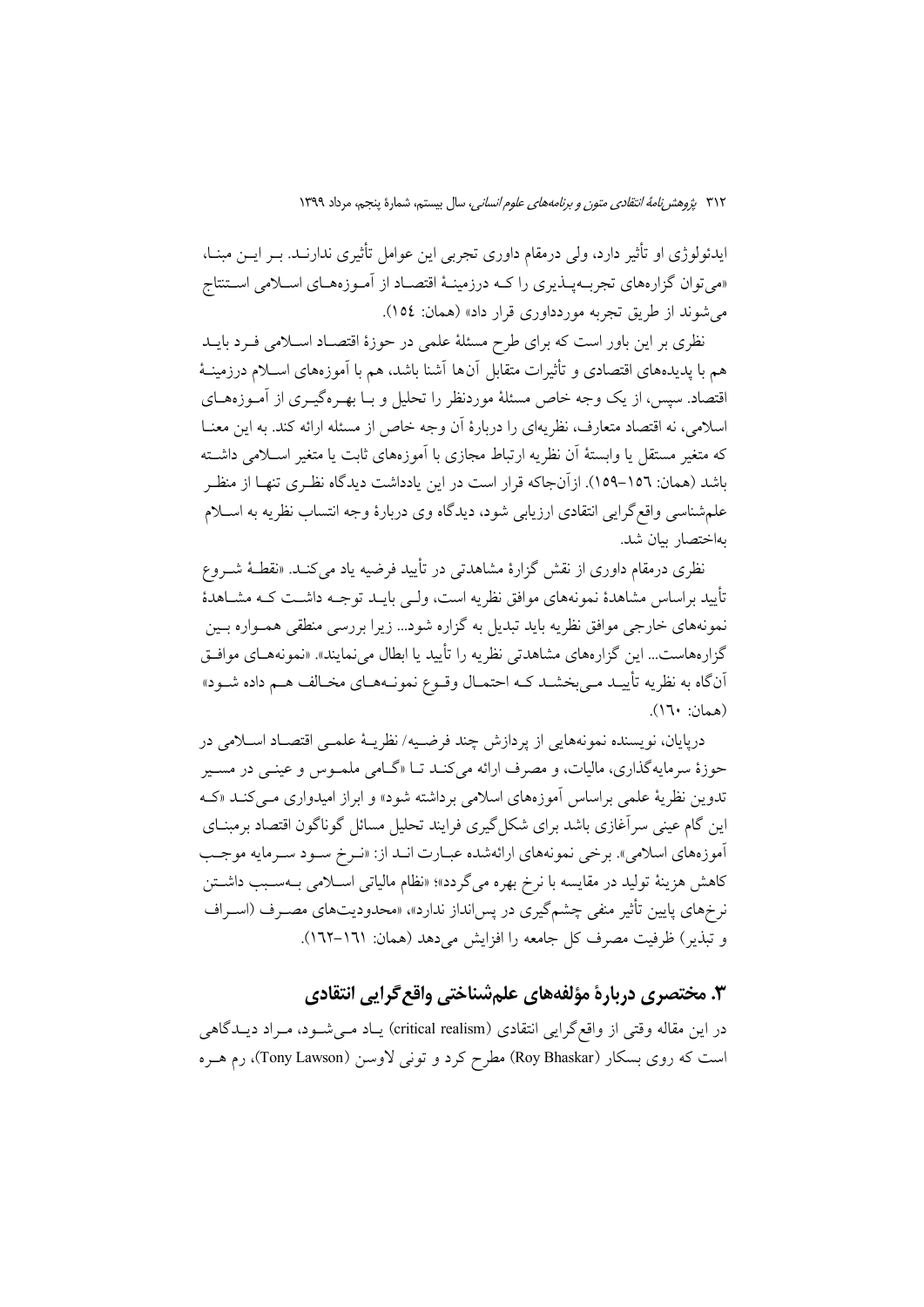ارزیابی کتاب *درس نامهٔ نظریه پردازی علمی اقتصاد اسلامی* … (سیدمحمدتقی موحد ابطحی) ۳۱۳

(Rom Harre)، آندرو ســاير (Andrew Sayer)، مارگــارت آرچـر (Margaret Archer)، آنــدرو كالير (Andrew Collier)، ويليام اوتويت (William Outhwaite)، تــدبنتون (Ted Benton)، ييتــر منیکاس (Peter Manicas)، آلن نری (Alan Norrie)، روی ادگلی (Roy Edgley)، هاگ لیســی (Hugh Lacey)، داگلاس يوريورا (Douglas Porpora)، و… آن را توسعه دادنـد. عمــاد افـروغ در آغاز کتاب *شرحی بر دیالکتیک روی بسکار (*۱۳۹٤) مراحل توسعهٔ فلسفهٔ علم بسـکار را بدین شکل ترسیم کرده است:

رئاليســـم اســـتعلايي (transcendental realism)>طبيعـــتگرايـــي انتقـــادي (critical naturalism)>نظرية نقد تبييني (theory of explanation critique)> رئاليسم انتقــادي ديــالكتيكي (transcendental critical realism)> رئاليسم انتقـادى ديـالكتيكي اسـتعلايي ( transcendental critical realism (dialectical critical realism) > فلسفة في اطبيعت (the philosophy of meta-reality).

در اینجا، قصد معرفی تفصیلی هریک از این مراحل را ندارم و تنها بــه معرفــی اجمــالی هریک از ویژگیهای مندرج در نظریهٔ علمشناسی فلسفی بسکار اشاره میکنم تـا مقدمـهای براي نقد نظريهٔ پيش نهادي نظري درزمينـهٔ نظريـه پـردازي علمـي اقتصـاد اسـلامي برمبنـاي واقع گرایی انتقادی فراهم آید.

فلسفهٔ علم بسکار واقع گرایانه است؛ به این معنا که به واقعیتی مستقل از فاعل شناســا، کــه بعد ناگذرای (intransitive) علم را تشکیل میدهد، اعتقاد دارد و آن را متشکل از ســه لایــهٔ تجربي، بالفعل، و واقعي مي داند (4 :Bhaskar 1998؛ ساير ١٣٩٣: ٦).

فلسفهٔ علم بسکار استعلانی است؛ به این معنا که هماننـد کانـت بـهدنبـال بـافتن شـرط امكان علم و تحقيق علمي است. البته كانت شرط امكان علم تجربـي را در مقـولات فاهمــه جست وجو می کند و از بن حیث فلسفهٔ او ایدئالیستی می شود، اما بسکار به اقتضای رویکرد واقع گرایانهٔ خود شرط امکان علم تجربی را در وجود لایههای چندگانهٔ واقعیــت، ســاختارها (structures)، مكانيزمها (mechanisms)، و توان على (causal powers) آنها و… جســتوجــو می کند (7 :Bhaskar 1998) سایر ۱۳۹۳: ۲).

فلسفهٔ علم بسکار دیالکتیکی است؛ به این معنا که برخلاف کانت، که در جایی که بــا دو نظريهٔ سرسختانهٔ رقيب برميخورد به جدليالطرفيني بودن أن هـا حكـم مـي كـرد، بـهدنبـال نظریهای (سنتزی) است که دریر تو اَن هر دو نظریــه قابــل تبیــین باشــد. ایــن رویکــرد زمینــهٔ فراروی از دوگانههای فرد ــ جامعه، ذهنی ــ عینی، معرفـت ــ عمــل، و… را فــراهم مــی|ورد (همان: ٢٥).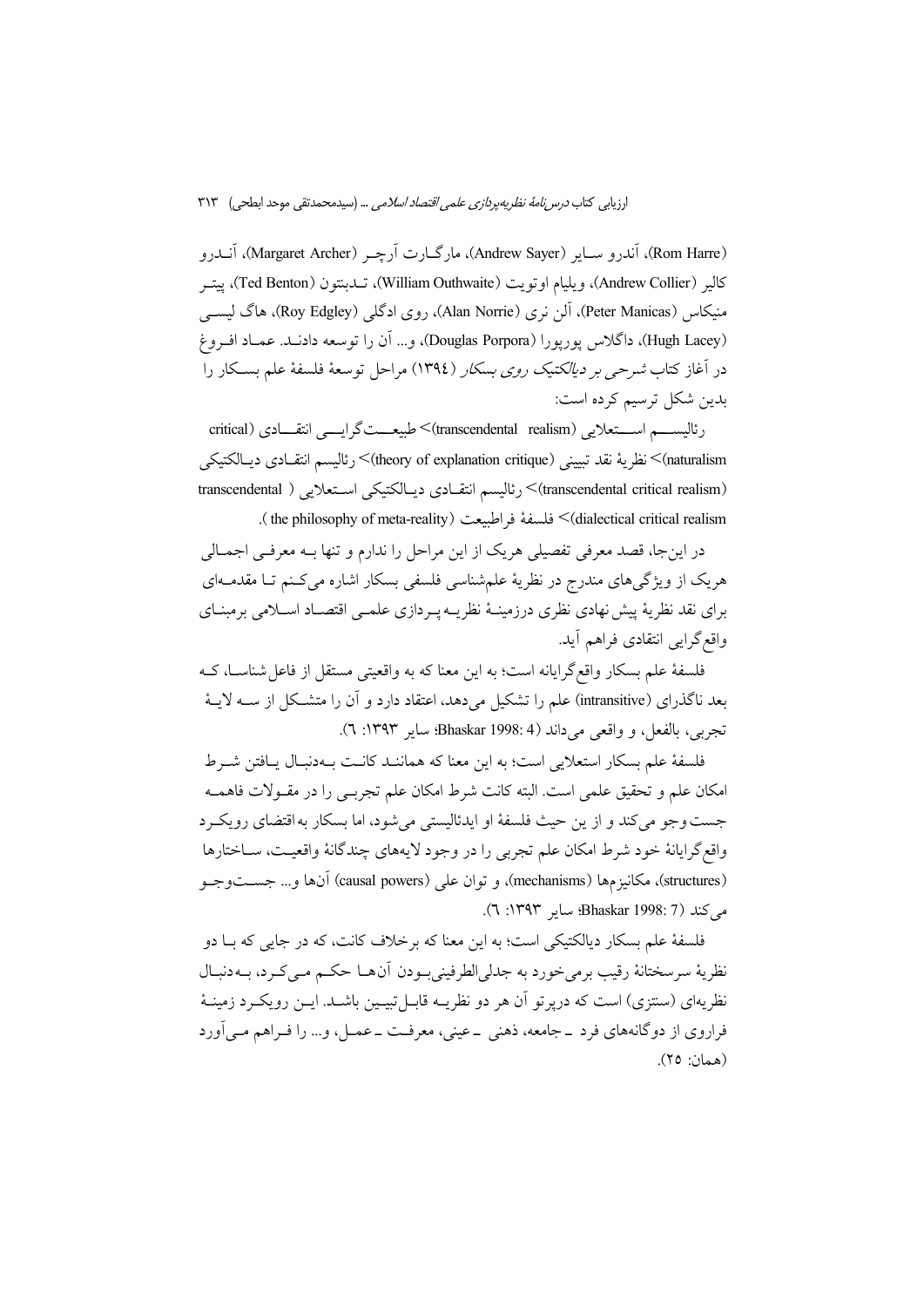فلسفهٔ علم بسکار طبیعتگرایانــه اســت؛ بــه ایــن معنــا کــه بــرخلاف هرمنوتیســین هــا، يديدارشناسان، ساختارگرايان، و... كه واقعيتهاي اجتماعي را به تمامي برساخته مـي داننــد و درنتیجه استفاده از روش علوم طبیعی را در علـوم اجتمـاعی جـایز نمـیداننـد و درمجمـوع جريان ضدطبيعتگرايي را تشكيل مي دهند بسكار باز هم به اقتضـاي رويكـرد واقـعگرايانــهٔ خود بر این باور است که واقعیتهای اجتماعی به تمامی برساخته نیستند و درنتیجه می توان از روشهای علوم طبیعی در علوم اجتماعی استفاده کرد (افروغ ١٣٩٤: ٤٠-٤١).

فلسفهٔ علم بسکار انتقادی است؛ به این معنا که درپی رهاشدن از محدودیتهـای نظـری و عملي است. بسكار على رغم استفاده از روش طبيعت گرايان در علوم اجتماعي، باتوجــه بــه انسانی و درنتیجه تاحدودی آگاهانه و عامدانهبودن واقعیتهای اجتماعی، از نقد تبیینـی هــم استفاده می کند که بهمعنای افزودن دیدگاهی انتقادی و هنجارین به موضوع تبیین شـده اسـت (بنتون و كرايب ١٣٨٤: ٣٣٥). باتوجهبه رويكرد انتقـادي و ارزيابانــهٔ ايــن مقالــه، ايــن مؤلفــهٔ علم شناختی بسکار را بیش تر توضیح می دهـم. بسـکار (۲۰۱۰) سـه شـکل انتقـاد را از هـم تفکیک می کند:

الف. نقد درونی (immanent critique) یک نظام فکری که درصدد شناسایی تنـاقض۵هـای درونی یک نظام فکری برمی آید به مثابهٔ پاشنهٔ آشیل آن نظام فکری است. درپرتـو ایــن نقــد، زمینه برای رهایی از تناقضات درونی فراهم میشود؛

ب. نقــد حــذفي (omissive critique) يــا فراانتقــاد١ (metacritique) كــه هــدف آن أشکارسازی و تبیین غیابهای معنادار در یک نظام فکری است که نوعی ناآگـاهی ایجـاد میکند. برای مثال، در تجربهگرایی بر سطح تجربهپذیر واقعیت تأکید مـیشـود و ســطوح زیرین واقعیت، ساختارها، مکانیزمها، و توانهای علی نادیده گرفته مـیشـود و ازآنجاکـه این غیابها در وقوع پدیده و ایجاد سطح تجربی واقعیت تأثیرگذارند، نقد آنهــا زمینــه را برای رهایی از محدودیتهای تجربهگرایی و قرارگرفتن در فضایی منسجمتر و گستردهت فراهم می سازد؛

ج. نقد تبیینی یا فراانتقاد۲ که هدفش نشاندادن ذات تاریخی و مشروط تفکر است کـه به این نکته اشاره می کند که چرا اعتقادات و آگاهی های اشـتباه در یـک نظـام فکـری، خلـق شده، پذیرفته شده، و بازتولید شده اند. این نقـد نیـز زمینـه را بـرای رهـایی از آگـاهیِهـای نادرست فراهم مي كند.

درادامه، مبتنی بر مؤلفههای انتقادی فوق، به ارزیابی دیدگاه نظری درزمینـهٔ نظریــهیــردازی علمي اقتصاد اسلامي پرداخته مي شود.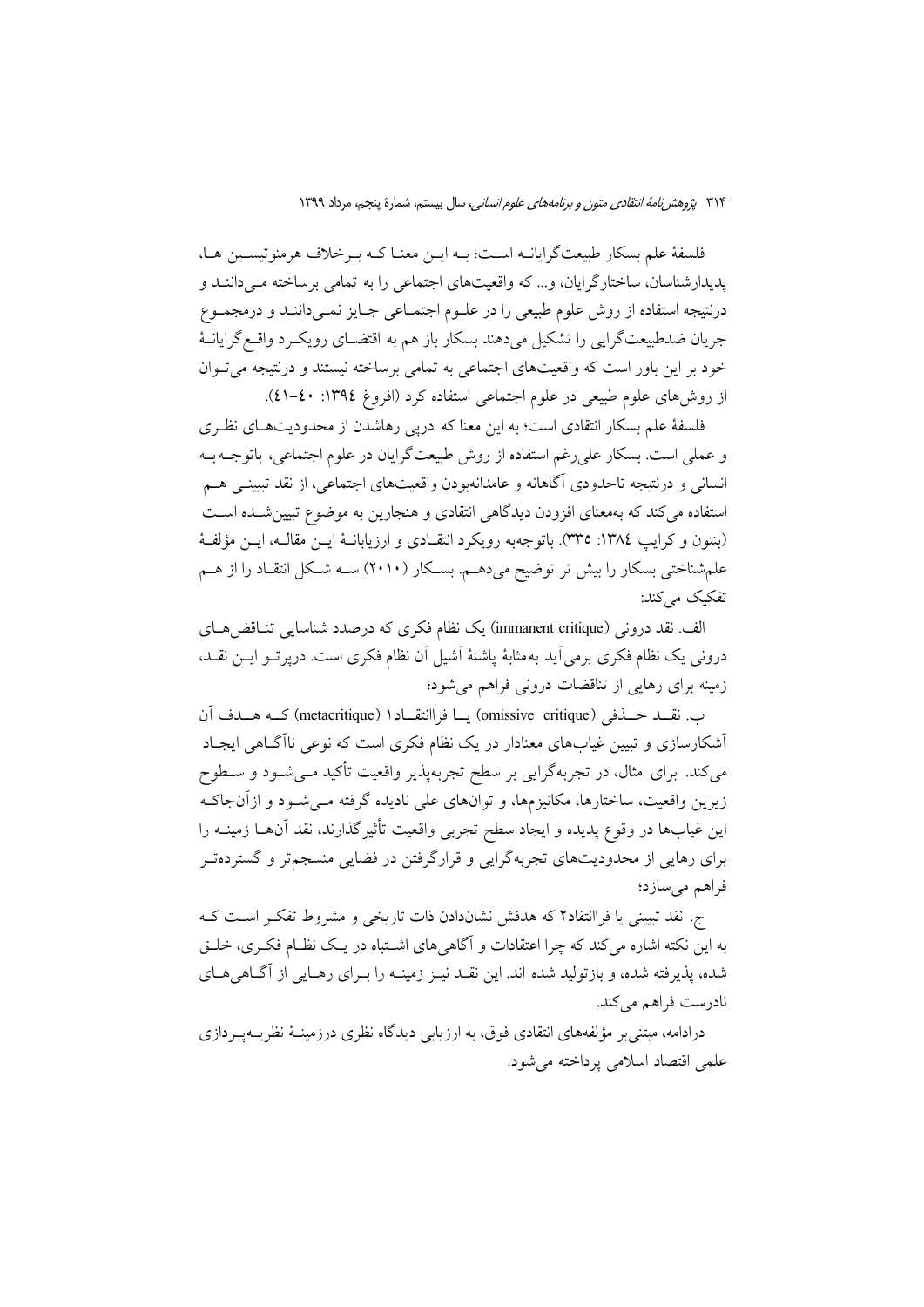#### ٤. نقد دروني ديدگاه نظري

همانطورکه اشاره شد، در نقد درونی یک نظام فکری، درصدد شناسایی تناقض های درونے آن برمی]ییم، اما لازمهٔ چنین ارزیابیای اَن است که اَن نظام فکری بهصورت روشن مواضـع خود را اعلام کرده باشد، درحالیکه کتاب موردبحث فاقـد چنـین ویژگـی|ی اسـت. بـرای مثال، درزمینهٔ علمشناسی، نظری بـه رغـمایــنِکـه بـه معرفــی علــمشناســیهــایی هــم چــون اثباتگرايي، ابطالگرايي پويري، و برنامـهٔ پــژوهش علمــي لاکــاتوش مــي بـردازد، درنهايــت موضع علم شناسی مختار خود را مشخص نمی کند. از این که علـمشناسـی لاکاتوشـی را نقــد نمی کند ممکن است برداشت شود که نظری این دیدگاه را اختیار کرده است، درحالی کـه در کتابْ نشانهای از به کارگیری این علمشناسی دیده نمیشود و بـرای مثـال از هسـتهٔ سـخت، رهنمودهای سلبی، ایجابی، و… صحبتی بهمیان نمی اَید. ازسویدیگر، برخبی عبـارات کتــاب دلالت دارد بر این که نظری موضع ابطالگرایی را اتخاذ کرده است؛ برای مثال، در جبایی کبه می نویسد «گزارهای براساس روش تجربی بررسی میشود کـه قابلیـت ابطـال بـالقوه داشـته باشد» یا بهعبارتدیگر ابطالپذیر باشد. اما وی نهتنها به نقد ابطالگرایی مـیپـردازد، شــواهد بسیاری نشان میدهد که وی در چهارچوب اثباتگرایی حرکت میکند و بـیش تـر درصـدد تأييد نظريه است، نه ابطال آن و البته درعينحال نويسنده اثباتگرايــي را هــم نقــد مــيكنــد (مقدم ١٣٩٦). باوجود چنين شرايطي يا بايد گفت نظام فكرى نويسـندهٔ كتـاب موردبحـث انسجام ندارد یا در بهترین حالت بهدلیل عدم وضوح مواضع وی امکـان نقـد درونـی ایــن دېدگاه وجود ندارد.

#### ٥. نقد حذفي ديدگاه نظري

نقد حذفی یا فراانتقاد ۱، همانطورکه اشـاره شـد، درصـدد آشکارسـازی امـوری اسـت کـه صاحب نظريه از آنها غفلت داشته و بهعبارتديگـر در نظريــهٔ او غايــب اســت و در نظــام فکری او نوعی ناآگاهی ایجاد کرده است، به این منظور که شـرایط بـرای اصـلاح و تکمیـل این دیدگاه در ویراستهای بعدی کتاب فراهم آید.

نظری در فصل سوم از بخش دوم کتاب، که دربردارندهٔ مواضـع مختــارش اســت، بارهــا تأکید کرده است که در نظریه پردازی علمی اقتصاد اسلامی به دنبال تأیید تجربی نظریــههــایی است که درقالب روابط میان متغیرهای مستقل و تابع پیش نهاد میشود. فارغ از چـالشهـای روششناسانهٔ موجود درزمینهٔ متغیر مستقل، وابسته، و هم بستگی اَماری، تأکیـدات نظـری در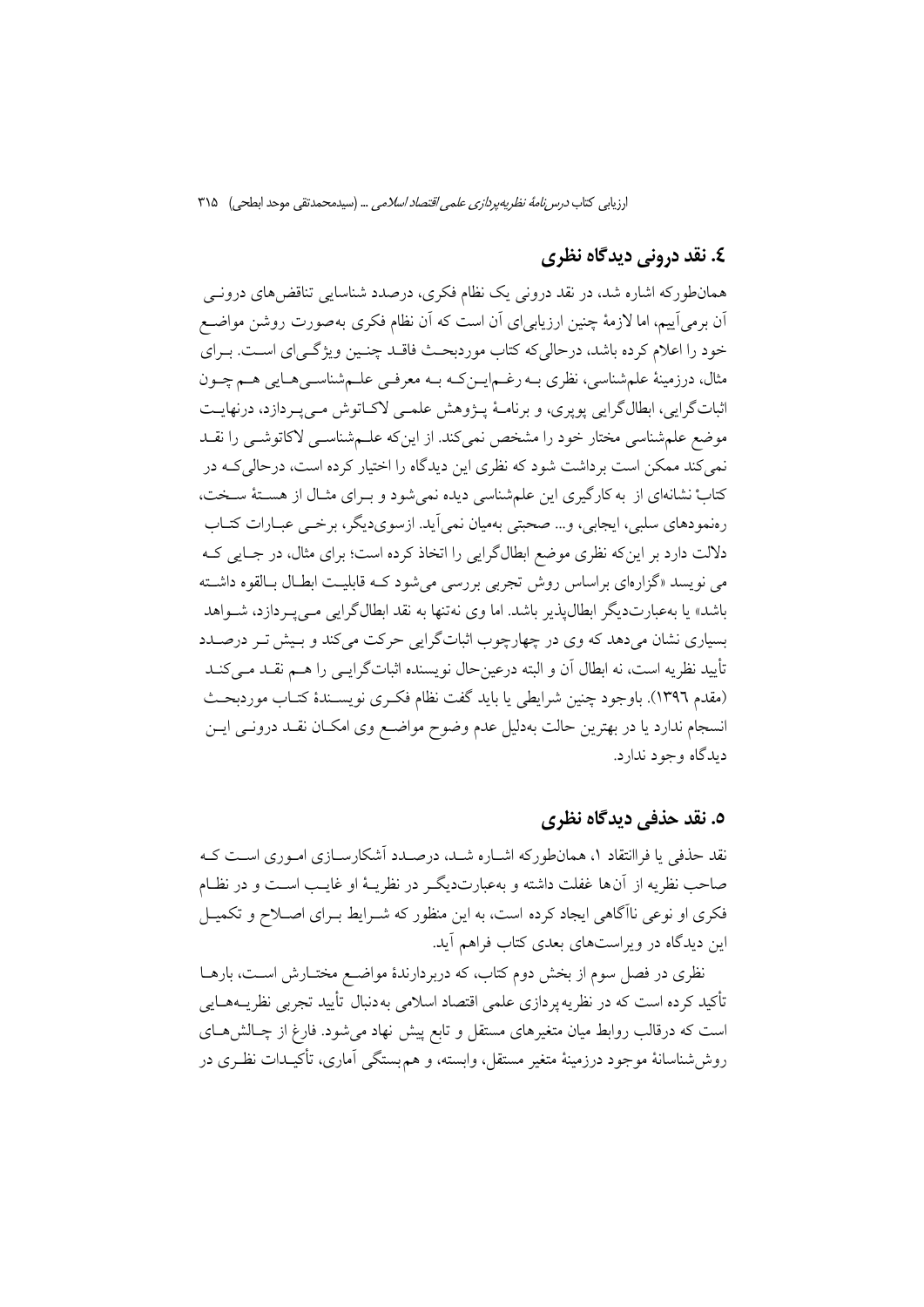این بخش بدین معناست که وی در روششناسی نظریه پردازی علمی خـود تنهـا بـر سـطح تجربهپذیری واقعیت تمرکز کرده است. درحالی که واقع گرایـان انتقـادی بـا اتخـاذ رویکـرد استعلایی و طرح این پرسش که جهان چگونه بایـد باشـد تـا فعالیـت علمـی ممکــن شـود درصددند از سطح رویین و متغیر واقعیت (یعنی سطحی که در الگـوی پـیش نهـادی نظـری موردبحث قرار میگیرد) به سطح بادوام و زیرین واقعیت حرکت کننـد و درنهایـت بــه ایــن نتیجه میرسند که موضوع اصیل معرفت، ساختارها، سازوکارها، و نیروهـای علـی|ی اسـت که پدیدههای تجربهپذیر در سطح رویین واقعیت را پدید میآورنـد و مسـتقل از شــناخت و تجربة فاعل شناسا وجود دارند (7 :Bhaskar 1998). بهبيانديگر، واقع گرايان انتقـادي واقعيـت را متشکل از سه سطح تجربی، بالفعل، و واقعی میدانند. روابطی که در آزمایشگاه مشــاهده شده است یا میتواند مشاهده شود سطح تجربی واقعیت را تشکیل مـیدهنـد؛ یعنـی همـان سطحی که در پیش نهاد الگوی نظری مدنظر قرار گرفته است. سطح بالفعل واقعیـت متشـکل از مکانیزمها و روابطی است که میتوانند بهوقوع بپیوندند، حتی اگر تاکنون بهوقـوع نپیوسـته باشند. درنهایت، سطح زیرین واقعیت، که واقع گرایان انتقادی از آن بـا عنــوان ســطح واقعــی یاد می کنند، ساختارهایی است که از سازوکار و توان علّی برخوردار بودهاند و بـههـیچوجـه قابل مشاهده نیستند و منشأ پیدایش مکانیزمها و درنهایت روی دادهای تجربهپــذیر مــیشــوند  $(Bhaskar 2010:2)$ 

در الگوی نظریهپردازی علمی اقتصاد اسلامی نظـری نشــانهای از توجــه بــه دو ســطح بالفعل و واقعی یا مکانیزمها، ساختارها، و نیروهای علی بهچشم نمی خورد. بـهبیـاندیگـر، هرچند نظری کارکرد نظریه را تبیین پدیدهها معرفی کرده، درمقام عمـل صــرفأ بــه کشــف هم بستگی میان متغیرها که همان تلقی هیومی از انتظام است بسنده کرده است. درحالی ک کار اصلی نظریهپرداز درحقیقت از اینجا آغاز میشود که توضیح دهد چرا چنین روابطـی میـان متغیرهـای مشـاهدهپـذیر وجـود دارد؟ توقـف در ایــن سـطح از فعالیــت علمــی (اَشکارساختن روابط میان متغیرهای تجربهپذیر) همانند این اسـت کـه در علمـی طبیعـی هم چون فیزیک به این بسنده کنیم که رابطهٔ مستقیمی بین افزایش طول فلـزات و افـزایش درجهٔ حرارت آن ها وجود دارد و از توضیح اینکه چه ارتباط درونیای میان این دو متغیر وجود دارد (برای مثال، با توسل به ساختار اتمی فلزات و مکانیزمها و نیروهـای علّـی آن) خودداري كنيم. روشــن اسـت كــه پيشــرفت علــم عمــدتاً درگــرو شــناخت مكــانيزمهــا، ساختارها، و نیروهای علّی نهفته در سطوح زیرین واقعیت است کـه نظـری از آن غفلـت داشته است.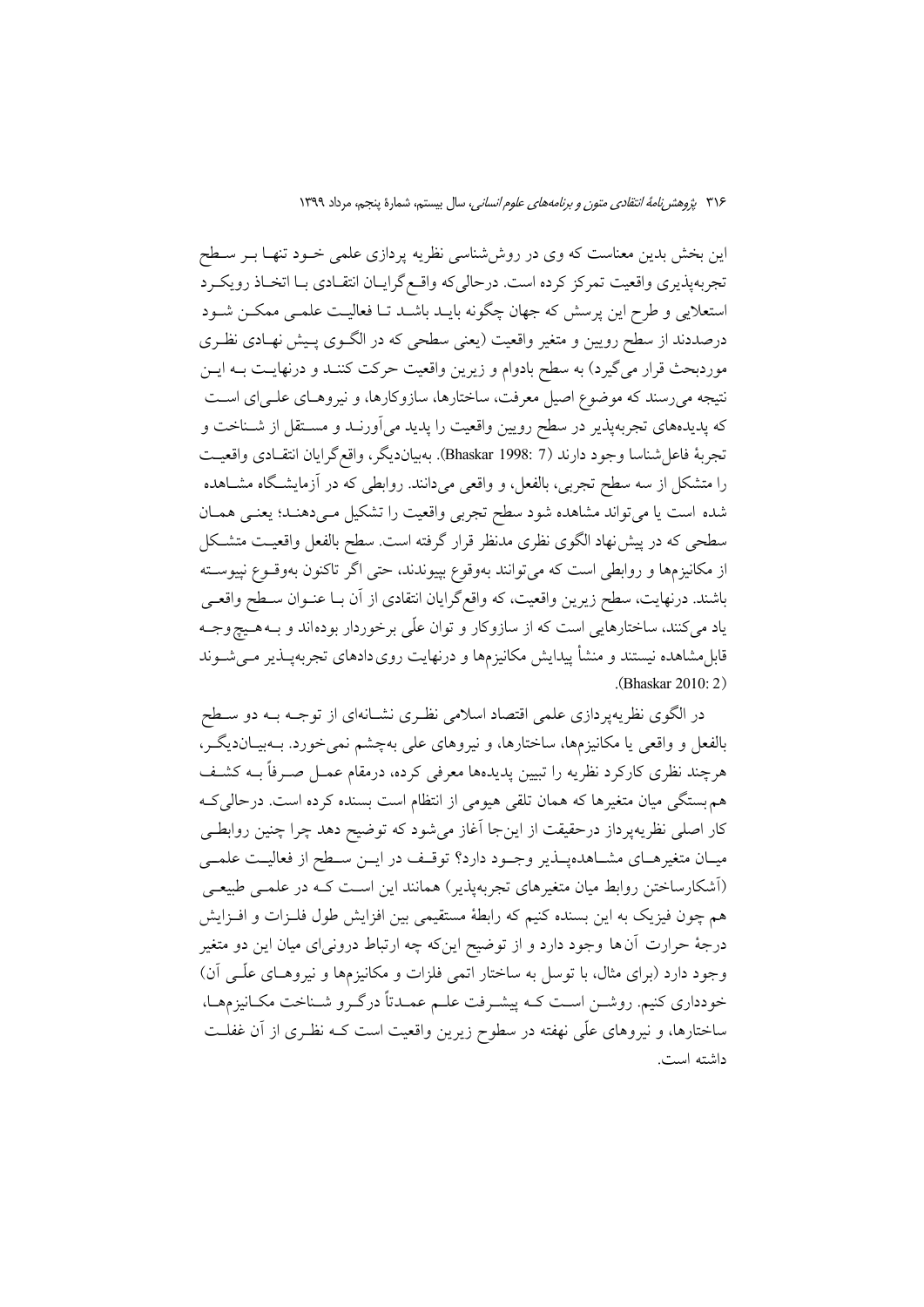درمجموع، مي توان گفت الگوي پيش نهادي نظري دقيقاً در چهارچوب پوزيتيويســتي، اَن هم يوزيتيويسم خام ابتداي قرن بيستم، دنبال شــده اسـت كــه صــرفاً بــر شــواهد تجربــي و صورتبندی آن در زبان ریاضی تأکید دارد و تحلیل سطوح زیـرین واقعیـت در نظریــهٔ وی غايب است.

#### ٦. نقد تسني ديدگاه نظري

در نقد تبیینی یا فراانتقاد ۲ به این نکته اشاره می شود که چرا آگـاهی هـای نادرسـت در یـک نظام فکری خلق، پذیرفته، و بازتولید می شوند. در این بخش تنها به ایــن پرســش پاســخ داده میشود که چرا بهرغم تمام نقدهایی که به پوزیتیویسم وارد شده است و نظری بــه برخــی از آن ها در کتاب خود اشاره کرده است، کماکـان وي در همـين چهـارچوب روشـي را بـراي دست یابی به نظریهٔ علمی اقتصاد اسلامی پیش نهاد میکند. بهطـور خلاصــه، نظـری بـر ایــن باور است که با تفکیک مقام کشف از مقـام داوری و طـرح ایــن ایــده کــه در مقــام کشــف می توان به تأثیراز جهانبینی و ایدئولوژی از آمـوزههـای اسـلامی اسـتفاده کـرد و متغیرهـای مستقل و تابع کمیتپذیری را اختیار کرد و رابطهٔ آنها را درقالب ریاضی (y=f(x مطرح کـرد و سپس این رابطه را درپرتو گزارههای مشاهدتی فارغ از جهانبینی و ایدئولوژی تأییـد کـرد و گامبهگام بهسوی تـدوین علـم اقتصـاد اسـلامی حرکـت کـرد. البتـه، نظـری تولیدکننـدهٔ علم شناسی پوزیتیویستی نیست و دراصل آن را هم نپذیرفته است و هم قبول ندارد. بــر ایــن اساس، پرسش ما محدود می شود به این که چه بستر تـاریخی و اجتمـاعی ای موجـب شــده است نظري علي رغم ايـن كـه بـا علـمشناسـي پوزيتيويسـتي مخـالف اسـت، در زمـرهٔ بازتولیدکنندگان این علمشناسی قرار می گیرد؟

در مقالهٔ تحلیلی جامعهشناختی از علــل تــداوم رویکــرد پوزیتیویســتی در علــوم انســانی (۱۳۸۸) به تفصیل با بهره گیری از رویکرد ترکیبی ســاخت و عامــل در واقــع گرایــی انتقــادی نشان داده شده است که چگونه عمل ناآگاهانه درقالب ساختهای موجـود بــه بازتولیــد آن ساختها میانجامد. در اینجا بهاختصار آن دیدگاه مطرح مـی شـود و برمبنـای آن توضـیح داده می شود که چگونه نظری، بهرغم نقد علمشناسی پوزیتیویسـتی، در فراینـد تـدوین علـم اقتصاد اسلامی علم شناسی پوزیتیویستی را بازتولید میکند.

واقع گرایان انتقادی معتقدند ساختارها تنها محدودهٔ عمل کنش گر را تعیین میکنند و ایــن کنش گر است که می تواند با تأمل در کــاری کــه انجــام مــی دهــد و اندیشــیدن بــه نتــایج آن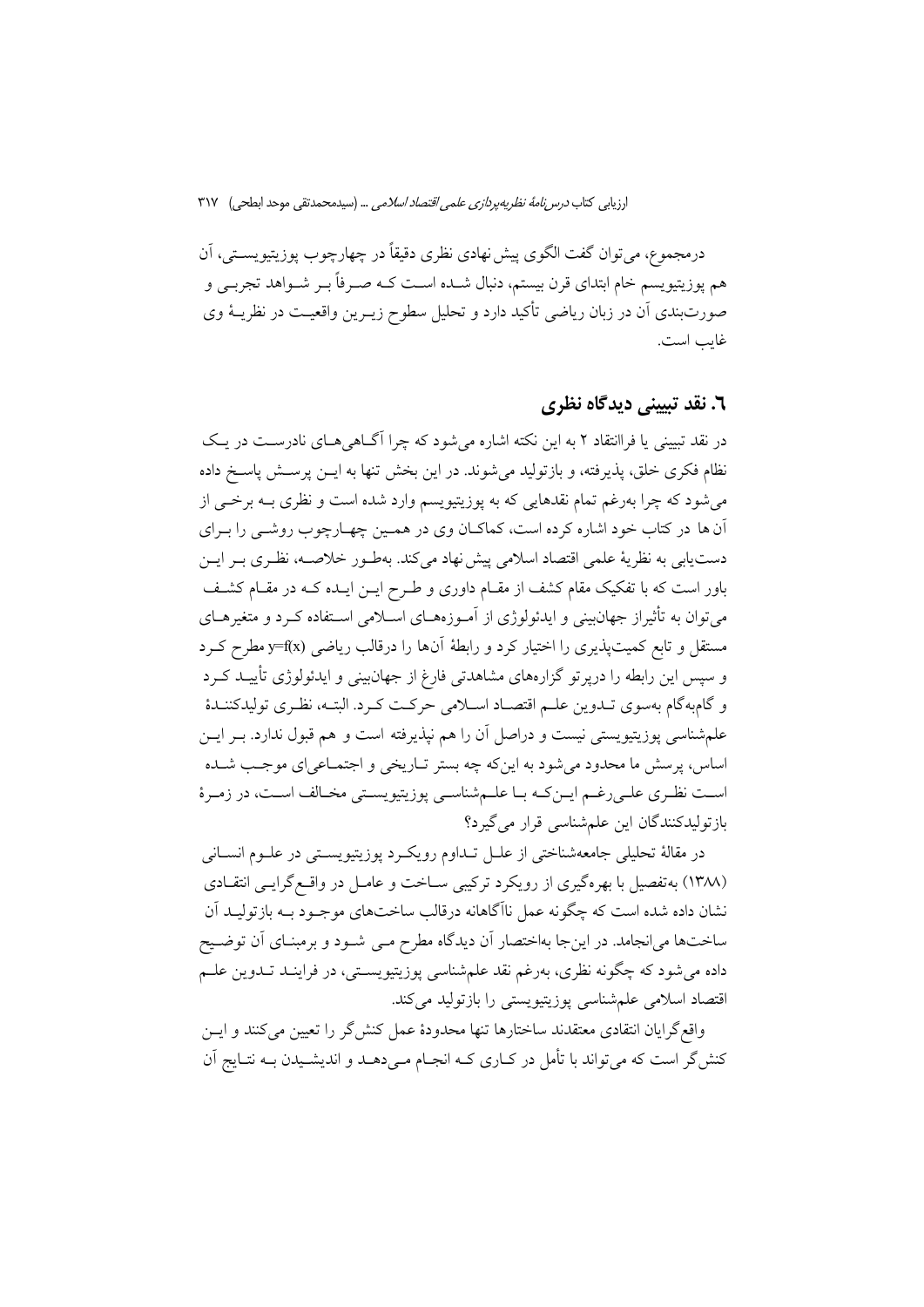راهکارهای مناسب را انتخاب کند و از طریق آگاهی هایی که دریر تو کنش انجامشده بهدسـت می آید از محدودیتها و امکانات دیگری که ساختارها فراهم می کنند مطلع شود و در آینـده راهکارهای مناسب دیگری اتخاذ کند. در این دیدگاه، فعالیت علمی در هـر حـوزهای (بـرای مثال، کاری که نظری در نظریهپردازی علمی اقتصاد اسـلامی انجـام داده اسـت) یـک کـنش آگاهانه در بستری اجتماعی است که برای فهم آن ازسویی باید آن را برپایهٔ شناسندهٔ آگـاهی بررسی کرد که در فرایند شدن و به دنبال حل مسائل مختلف زندگی است و ازسـویدیگـر، باید به بستر اجتماعی انجام آن فعالیت توجه داشت و ابزارهای مفهـومی، فرهنگــی، و مــادی را که همگی ماهیتی اجتماعی دارند و در تولید، بازتولید، و تغییر نظامات علمی مورداســتفاده قرار می گیرند مدنظر داشت. نکته اینجاست که بازتولید یک نظام معنایی همواره به صـورت آگاهانه انجام نمی گیرد و در بیش تـر مـوارد از روی عـادت، از طریـق عمـل غیرانتقـادی در ساختار موجود، بازتولید بـهصـورت ناخواسـته و ناخوداًگـاه انجـام مـي&يـرد (بنگريــد بـه موحد ابطحي ١٣٨٨). با اين توضيحات به خوبي مي توان در چهارچوب واقع گرايـي انتقـادي بسکار به این پرسش پاسخ داد که چرا نظری علـی(غـم نقـد علـمشناسـی پوزیتویسـتی، در مسیر تدوین علم اقتصاد اسلامی، علمشناسی پوزیتیویستی را بازتولید میکند.

همانطورکه امیری طهرانی (۱۳۸۷) و مقدم (۱۳۹٦) در نقد کتاب *نظریــه پــردازی علـمــی اقتصاد اسلامی* اشاره کردهاند، نظری آشنایی مناسبی با فلسفهٔ علـم، فلسـفهٔ علـوم انســانی، و ظرفیتهای موجود در نظریههای مطرحشده در این دو حوزه ندارد. بـرای مثـال، چنـانچـه وی از نسخههای متأخر واقع گرایی انتقادی، که نزدیکی قابل توجهی به حکمت متعالیـه (کـه بهتعبیر جوادی آملی جامع قرآن، برهان، و عرفان است) دارد، آگ) بود بهشکل بهتری مي توانست در حوزهٔ مباني فلسفي و روش شناسي نظريه يردازي اقتصاد اسلامي ورود كند.

ازسویدیگر، شواهد نشان می دهد که نظری در اقتصاد اسلامی تحت تأثیر دیـدگاه شــهید سیدمحمدباقر صدر در کتاب *اقتصاد* نیست. برای مثال، در کتاب موردبحث نظری، به تــأثیراز صدر، به تفکیک مکتب و علم اقتصاد اسلامی می پردازد و بر این باور است کـه بـا اجـرای مکتب اقتصاد اسلامی اعتباریات خاصی در جامعه یدید می آید و درنتیجه علـم جدیــد یدیــد می اَید. نظری همچنین مقالاتی ازجمله «روششناسی شهید صدر دربـارهٔ شـکل گیــری علــم اقتصاد و تحقيق نهايي دربارهٔ أن» (١٣٨٨) و «روش شناسي فقــه نظريــات اقتصــادي از منظــر شهيد صدر» (١٣٩٢) در تقرير نظريهٔ اقتصادي شهيد صدر دارد و همانطوركه اميري طهراني (١٣٨٧) نشان داده است، شهيد صدر نيز بهدلايل مختلف تلقى يوزيتيويستى از علم داشت و کار علم را صرفاً شناخت پدیدههای اقتصادی و کشف مناسبات اقتصادی حــاکم بــر جامعــهٔ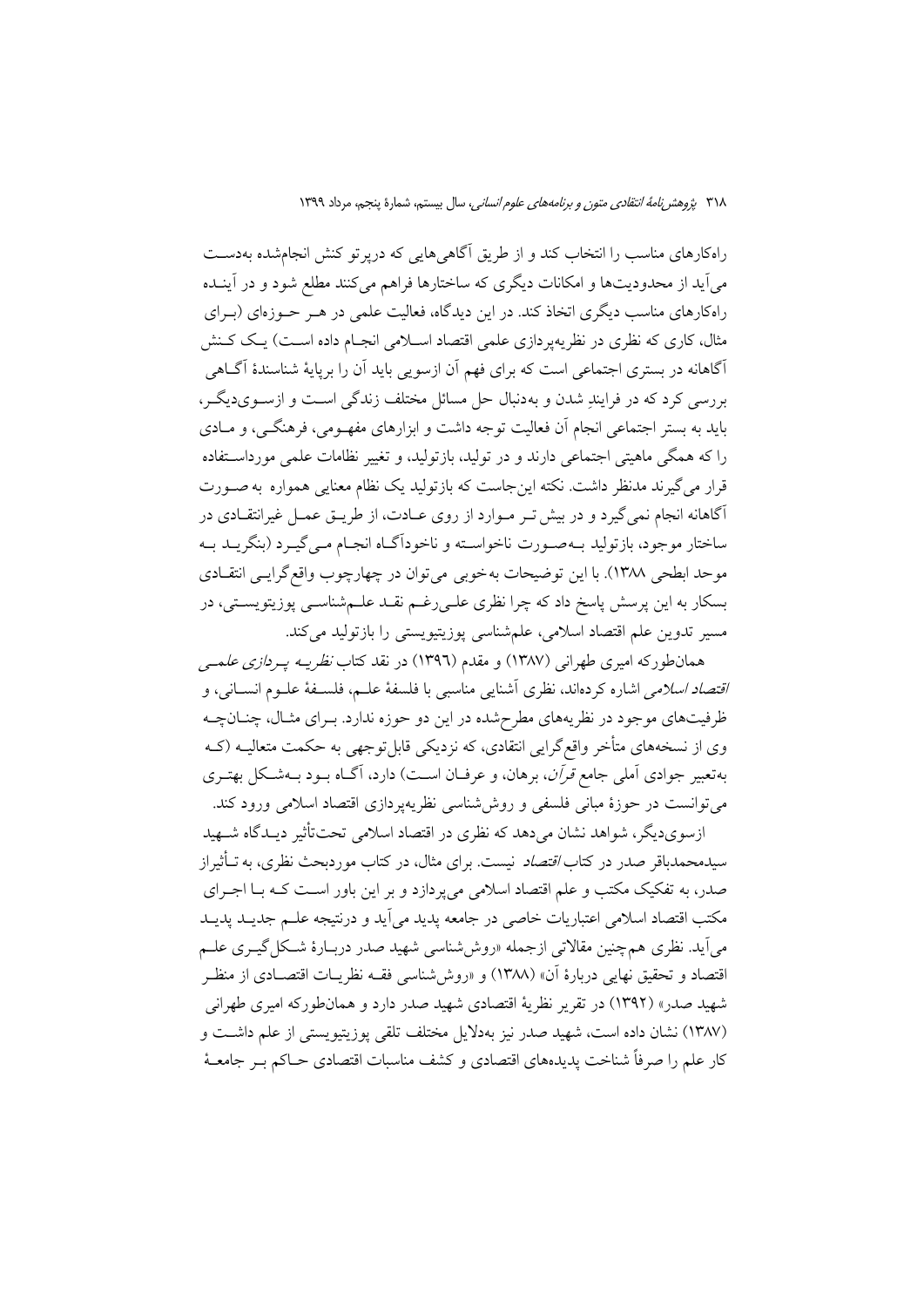اسلامی میدانست. نظری نیز بــه تــأثیراز آرای شــهید صــدر چنــین تلقــی|ی از علــم اقتصــاد را بهصورت ناخودآگاه و بهرغم نقد علمشناسی پوزیتیویستی بهکـار بســته اســت و بــه ایــن طريق ناآگاهانه جريان سلطه در حوزهٔ علوم انسانی و بهويژه اقتصاد را بازتوليد كرده است.

برای پایبندی به اصول تبیینی واقع گرایی انتقـادی در جمـع نقـش ســاختار و عامــل در تبیین یک پدیدهٔ اجتماعی (در اینجـا بازتولیـد علـمشناسـی اثبـاتگرایـی)، درکنـار تبیـین فردگرایانهٔ فوق، باید به این نکته هم اشاره کرد که ساختار نهادهایی هم چون مراکز پژوهشــی که در آن گروههای پژوهشی به صورت مستقل از هـم فعالیـت مـیکننـد و فراینـد ارزیــابی طرحهای پژوهشی در آن بهدقت انجام نمیگیرد یا نشریات علمی \_پژوهشـی|ی کـه عمــلاً نتوانستهاند در نقش نمایندهٔ جامعهٔ علمی ظاهر شوند و درمجموع عــدم وجــود یــک جامعــهٔ علمی زنده و یویا زمینهٔ مساعدی را برای بازتولید ناآگاهانهٔ علمشناسی مسـلط یوزیتیویســتی در کشور فراهم آورده است، تاجاییکه چنین کتابی در پژوهشگاه حــوزه و دانشـگاه تــدوین می شود که جمعی از حوزویان آشنا با علـوم انســانی دانشـگاهی در ســاختار وزارت علــوم، تحقیقات، و فناوری رسالت تولید علوم انسانی را از منظر اسلامی دنبال می کنند و بهصورت مشترک بـا سـازمان سـمت، کـه متـولي رسـمي مطالعـه و تـدوين کتـب علـوم انسـاني دانشگاههاست، بهعنوان کتاب درسی چندین بار منتشر می شود.

## ۷. بررسی تطبیقی دیدگاه نظری و واقع گرایی انتقادی

در این بخش، نسبت دیدگاه نظری با مؤلفههای علمشناختی واقع گرایی انتقادیای که در بالا به آن اشاره شد بررسی می شود. همانطورکه اشاره شد:

١. فلسفهٔ علم بسکار واقع گرایانــه اسـت؛ بــه ایــن معنــا کــه بــه واقعیتــی مســتقل از فاعل شناسا اعتقاد دارد که بعد ناگذرای علم را تشکیل مے دهــد. در حــوزهٔ علــوم انســانی ساختارها، مکانیزمها، و توانهای علّی اجتماعی واقعیتهایی هستند که از جنبهای مسـتقل از فاعل شناسايند و اين امر وجه واقـع گرايانــهٔ آن را در حــوزهٔ علــوم انســاني و اجتمــاعي تأمين مي كند.

ظاهراً نظری در حوزهٔ علوم طبیعی، بهلحاظ هسـتیشـناختی، واقـع گراسـت، امـا نظـری موضوع موردمطالعهٔ حوزهٔ علوم انسانی و اجتمـاعی را تـابع اراده و اختیـار انسـان مـیدانــد (نظری ۱۳۹۰: ۳۸). همچنین، اعتباریات را مصنوعات بشری برای رفع نیازهـایش مـیدانـد. بهبیاندیگر، اعتباریات را هم تابعی از فاعلشناسا معرفی میکند. نظـری جـایی در کتــاب بــر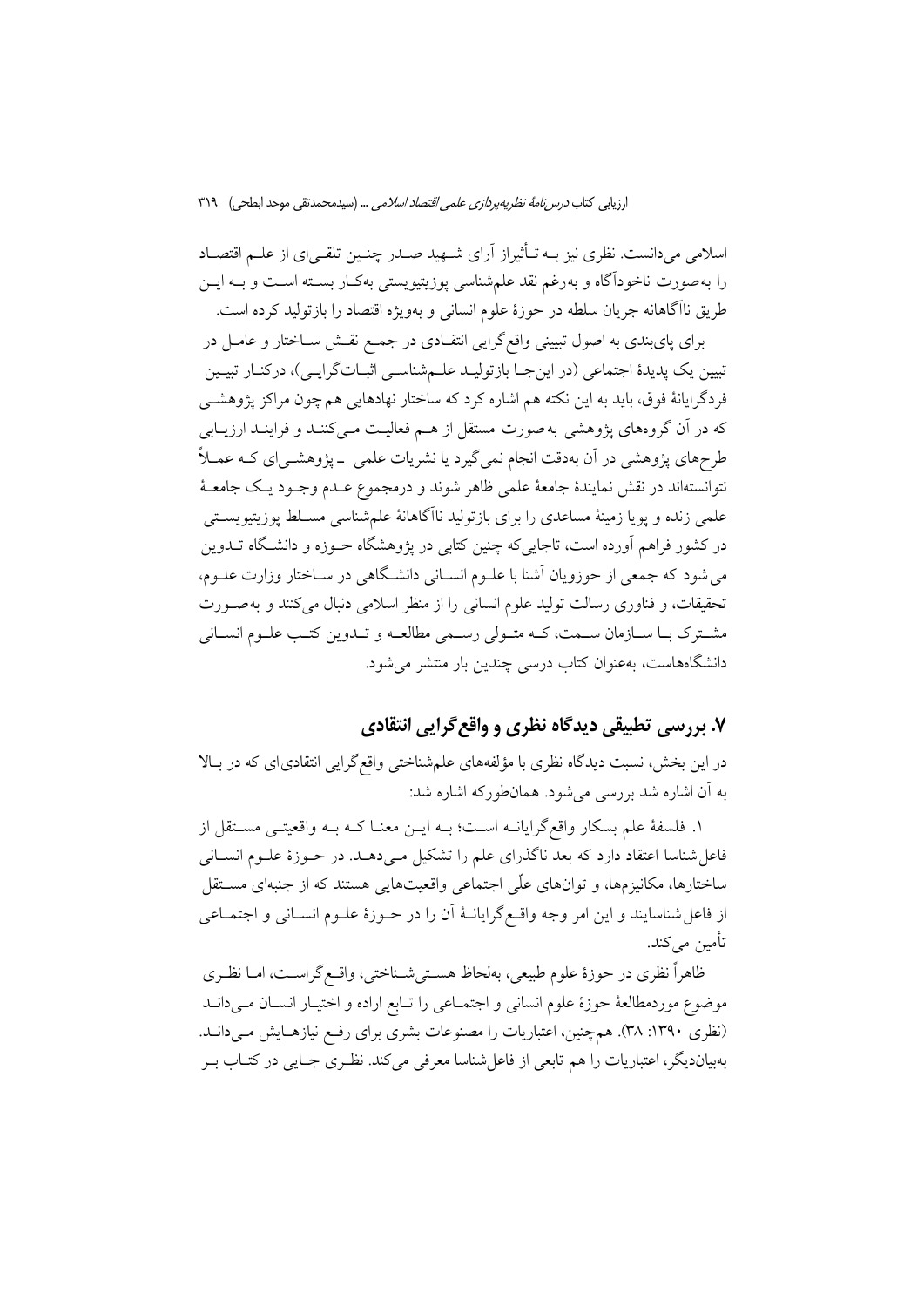وجه مستقل واقعیت اجتماعی از فاعل شناسا تصریحی نمی کند. بر این اساس، در حوزهٔ علوم اجتماعی نمی توان حکم بر واقع گرابودن وی داد. بر این اساس، لازم است در ویراست بعدی کتاب این مطلب روشن شود که آیا نظری در حوزهٔ علوم اجتماعی بهلحـاظ هســتیشــناختی واقع گراست و اگر آری، چگونه از واقع گرایی هستیشناختی در حوزهٔ علوم اجتمـاعی دفـاع میکند و اگر نه، آیا در حوزهٔ علوم اجتماعی موضعی ایدئالیستی اختیار میکند؛

٢. فلسفهٔ علم بسکار طبیعتگرایانه است؛ به این معنا که بها قتضای رویکرد واقـع گرایانـهٔ خود در حوزهٔ علوم اجتماعی، ازآنجاکه معتقد است واقعیتهای اجتمـاعی تمامـاً برسـاخته نیستند، استفاده از روشهای علوم طبیعی در علوم اجتماعی را جایز میداند؛

موضع نظری در این زمینه نیز مبهم است. وی در صفحهٔ ۳۸ کتــاب بــه تفــاوت کیفــی و بنیادین در موضوع علوم انسانی و علوم طبیعی اشـاره مـیکنـد کـه ارادی و اختیـاریبـودن موضوع علوم انسانی و جبریبودن موضوع علوم طبیعی است. ایــن دیــدگاه مقتضــی اتخــاذ رویکردی ضدطبیعتگرایانــه در علــوم اجتمــاعی اســت، امــا در صــفحهٔ بعــد، وی تفــاوت موضوع علوم انسانی و طبیعی را تفاوتی کمّی میداند و مینویسد که پیچیدهبودن پدیدههای انسانی و تأثیریذیریشان از عوامل گوناگون درقبال پدیدههای طبیعی موجب تفاوت اساسبی و بنیادین بین آنها نمی شود و بر این اساس مے توان بـا روش علـوم طبیعـی رویدادهـای انسانی را مطالعه کرد (همان: ۳۹). بر این اساس، می توان دیدگاه نظری را هـم چـون دیــدگاه دورکیم و کنت دانست که تفاوت علوم انسانی و علوم طبیعی را نه تفاوتی کیفی کـه تفـاوتی صرفاً کمی میدانستند. نکتـه ایــنجاسـت کــه هرچنــد درنهایــت دیــدگاه نظـری دیــدگاهی طبیعتگرایانه قلمداد میشود، توضیح روشنی دریافت نمیکنیم که باوجود ارادی، اختیـاری، و اعتباریدانستن پدیدههای انسانی و اجتماعی، چگونه وی تنها از روش طبیعـتگرایانــه در .<br>نظریه پردازی اقتصاد اسلامی خود استفاده میکند و سهم اعتقـاد بــه صــاحب اراده و اختیــار بودن انسان را در روش مطالعهٔ پدیدههای انسانی و اجتماعی چگونه ظاهر می شود؛

٣. فلسفهٔ علم بسکار استعلایی است؛ به این معنا که به دنبال پـافتن شـرط امکـان علــم و تحقيق علمي است.

اما در نظریهپردازی نظری بههیچوجه پرسشهای استعلایی بهچشم نمیآید، درحـالیکـه زمینههای بسیاری برای طرح پرسشهای استعلایی در نظریـهٔ وی وجـود دارد. بـرای مثـال، وقتی نظری درمقام کشف بهدنبال گزارههایی است که ارتباط متغیرهـای اقتصـادی مســتقل و تابع را درقالب ریاضی (y=f(x بازنمایانند تا درمقــام داوری آن۱مــا را بــه روش تجربــی تأییــد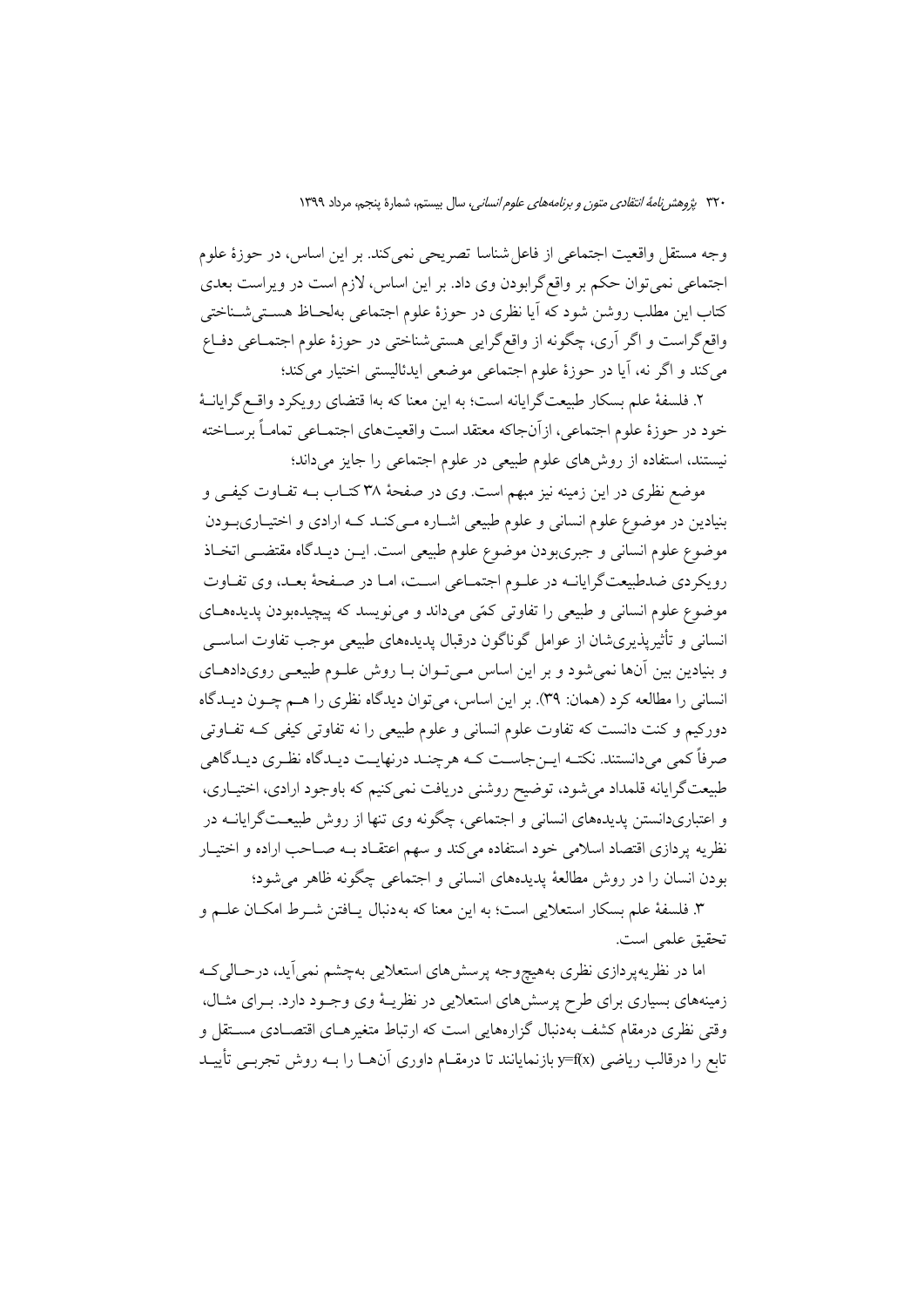کند، کاملاً این پرسش استعلایی قابل طـرح بـود کــه شـرط امکــان اســتفاده از ریاضــیات در اقتصاد و شرط امکان تحقیق تجربی دربارهٔ متغیرهای اقتصادی چیست.

البته همانطورکه سایر اشاره کرده است، درپیش گرفتن روش شناسه های کمّــی «ناشــی از موفقیت چشمگیر بسیاری از بازنمودهای ریاضی از عالم در علوم طبیعـی مـیباشــد. البتــه از چنین موفقیتهایی نیز نمی توان متأثر نبود و بسیاری از عالمان اجتماعی امیدوارند کــه اتخــاذ روشهای مناسب آنان را به کشف نیوتن علم خود توانمند سازد. لکن اگر بخواهیم بفهمـیم که چرا آنان موفق نبودهاند، باید این پرسش را مطـرح سـازیم کـه موضـوعات و فراینــدهای واقعی باید چگونه باشند که بازنمود ریاضی از آنها کفایت عملی داشته باشد؟ بهبیـاندیگـر، موضوعات چگونه باید باشند که بتوان آنها را کمّی کرد؟» (سـایر ۱۳۹۳: ۲۰۲–۲۰۳). طـرح چنین پرسشی بهمعنای بهکارگیری روش استعلایی در تحلیـل کـاربرد روش کمّـی و زبـان رياضي در علوم اجتماعي و ازجمله اقتصاد است.

یاسخی که سایر به این پرسش استعلایی میدهـد چنـین اسـت کـه ایـن موضـوعاتی را می توان کمّی کرد و با زبان ریاضی تحلیل کرد که «بهلحاظ کیفی، حداقل در بنیادهـای خــود نامتغیر باشند». بر این اساس، می توان آنها را بدون تغییر ماهیتشان تجزیــه و ترکیــب کــرد و در زمانها و مکانها و شرایط مختلف سـنجید و مطمـئن بـود کـه موضـوعات متفـاوتی را اندازهگیری نمی کنیم. اما موقعیتهای کمی وجـود دارد کـه بتـوان از وجـود ایـن ثبـات در پدیـدههـای موردمطالعـه در علـوم اجتمـاعی اطمینـان حاصـل كـرد. بنـابراین، كـنش،هـای مفهومهحور یا صفاتی چون گرایشها برای کمّیکردن مناسب نیستند.

طرح چنین پرسش،هایی و تحلیل و ارزیابی پاسخهای ارائهشده بــه آنهــا از منظـر علــوم اسلامی که نظری در آن دستی دارد، زمینهٔ تعمیق دیدگاه وی را در تدارک مبنـایی فلسـفی و ً روش شناختی برای نظریهپردازی در حوزهٔ اقتصاد اسلامی فراهم می سازد؛

٤. فلسفهٔ علم بسکار انتقادی است؛ به این معنا کـه دریـی رهاشــدن از محـدودیتهــای نظری و عملی است. امـا نظـری هرچنـد بــه معرفــی و نقــد علــمشناســی اثبــاتگرایانــه و ابطالگرایانه می پردازد، این نقد به هیچ وجه موجب نشـده اسـت کـه وی از سـر آگـاهی از چهارچوب علمشناسی پوزیتیویستی رهایی یابد و علمشناسی گستردهتـری را اختیـار کنـد، بلکه بهصورت ناخودآگاه و دریر تــو عمــل در چهــارچوب علــمشناســی مســلط در اقتصــاد علم شناسی پوزیتیویستی را بازتولید کرده است. وی حتی پس از نقدهایی که به کتابش شـده تلاشی برای اصلاح آنها انجام نداده است، بهگونـهایکـه اشـکالات موجـود در چـاپ اول کتاب، در ویراست دوم و چاپ سوم آن، کماکان بهچشم می]یند؛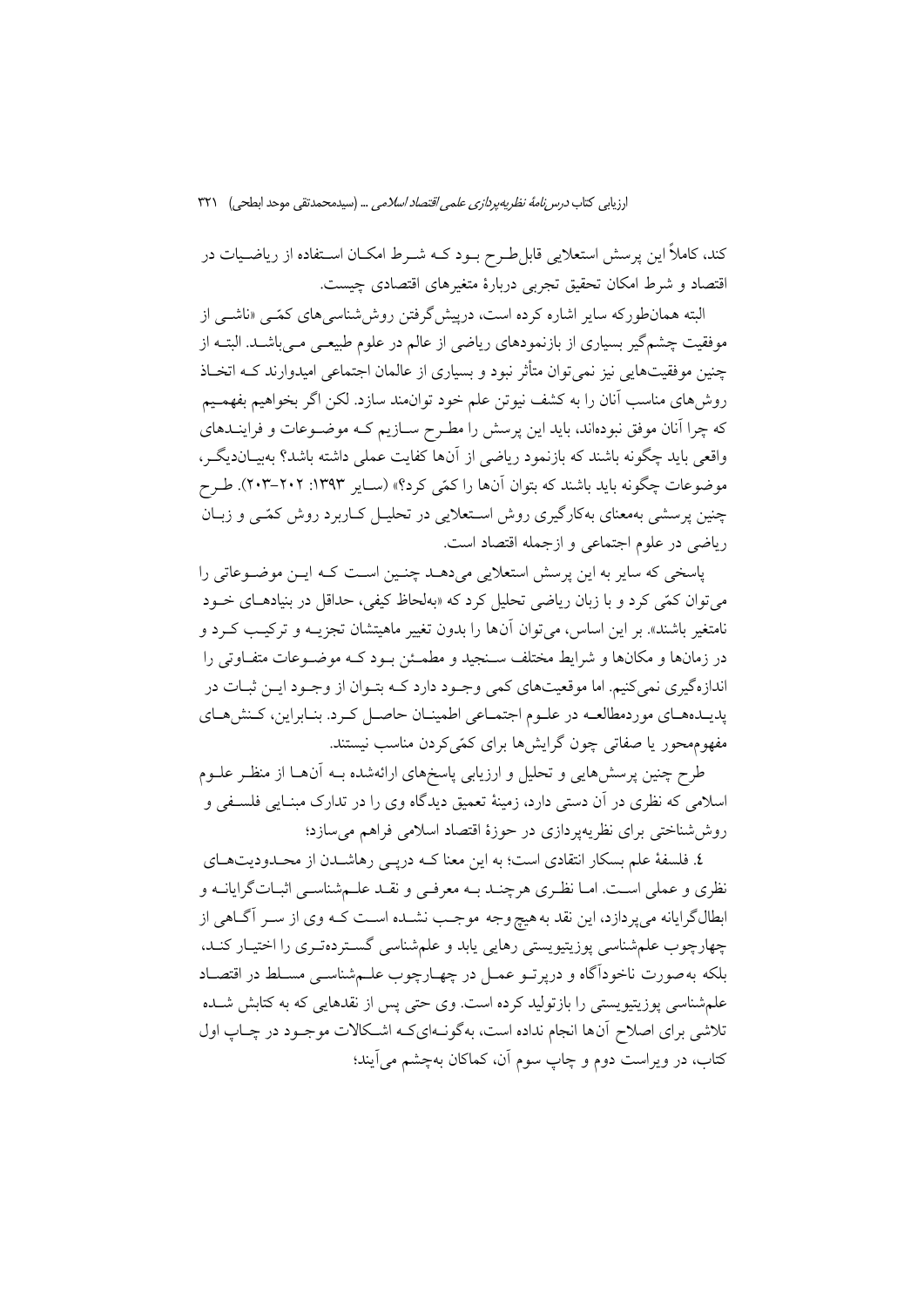٥. فلسفهٔ علم بسکار دیالکتیکی است؛ بـه ایــن معنــا کــه پــس از مواجهــه بــا دو نظریــهٔ سرسختانهٔ رقیب می کوشد نظریهای (سـنتزی) ارائــه کنــد کــه دریر تــو آن دو نظریــهٔ رقیــب قابل تبيين باشند.

اما نظری هر چند دیدگاههای متعارض را معرفی مے کنـد، تلاشــی نمــی کنـد تــا دریر تــو نظریهای فراتر این تعارض ها را وحدت بخشد. بهرای مثـال، در دیـدگاه وی از دوگانـههـای ساخت و عامل، واقعیت و ارزش، نظریه و مشاهده، و… یاد می شود، اما نه تنها تلاشبی بـرای گذار به یک نظریهٔ فراتر صورت نمـی گیـرد یـا از تـلاش هـای انجـامشـده بـرای مثـال در واقع گرایی انتقادی استفادهای نمی شود، بلکه حتی به صورت تعجببرانگیزی یکی از طـرفین اين بحث، كه معمولاً طرف ناظر به علــمشناســي يوزيتيويســتي اســت، اختيــار مــي شــود يــا ناخواسته و ناخودآگاه از آن استفاده می شود.

# ۸. غفلت از ظرفیتهای واقــع گرایــی انتقــادی در مطالعــات میــان٫رشــتهای علم و دين

أخرين بخش از مقالهٔ حاضر را ذيل عنواني مسـتقل بــه غفلـت نويسـنده از ظرفيــتهــاي فوق العادهٔ واقع گرایی انتقادی در زمینهسازی مطالعات میان(شتهای علـم (اقتصـاد) و دیــن (اسلام) اختصاص میدهم. همانطورکه در بخشهای پیشین مقاله بیان شد، روششاسی یسیش نهـادی نظـری بـرای نظریــهیـردازی علمــی اقتصــاد در چهــارچوب علــمشناســی یوزیتیویستی ارائه شده است. ازسویدیگر نظری، باتوجـه بــه تلقــی|ی کــه از آمــوزههــای اسلامي دارد و مبتني بر فلسفهٔ اسلامي است، مي كوشـد تـا در چهـارچوب محـدودي كـه علــمشناســي يوزيتيويســتي اجــازه مــي‹هــد كــه در أن أمــوزههــاي دينــي هــيچ ارزش معرفتشناختیای اضافه بر اسطورهها و تخیلات و… ندارند از آموزههـای اسـلامی صـرفاً درمقام فرضیهپر دازی استفاده کند و درنهایت داوری نسـبت بــه ایــن فرضـیههــا را کــاملاً برعهدهٔ تجربه میگذارد. مطابق با علمشناسی مختار نویسنده (البتـه احتمـالأ؛ زیــرا نظـری موضع علم شناسی خود را بهصراحت معرفی نکرده است)، اگر شـواهد تجربـی بـا نظریــهٔ متأثر از دین هماهنگی نداشت، نظریه ابطال می شود. شاید به همین دلیل است کــه نظــری بحث خود را در مرحلهٔ نظریه پردازی علم اقتصاد اسلامی رها کرده است و بــهتفصــیل بــه بحث از چگونگی مواجههٔ فرضیهٔ اقتصادی تأثیر گرفته از آمـوزههـای اســلامی بــا شــواهد تجربي ورود پيدا نکرده است.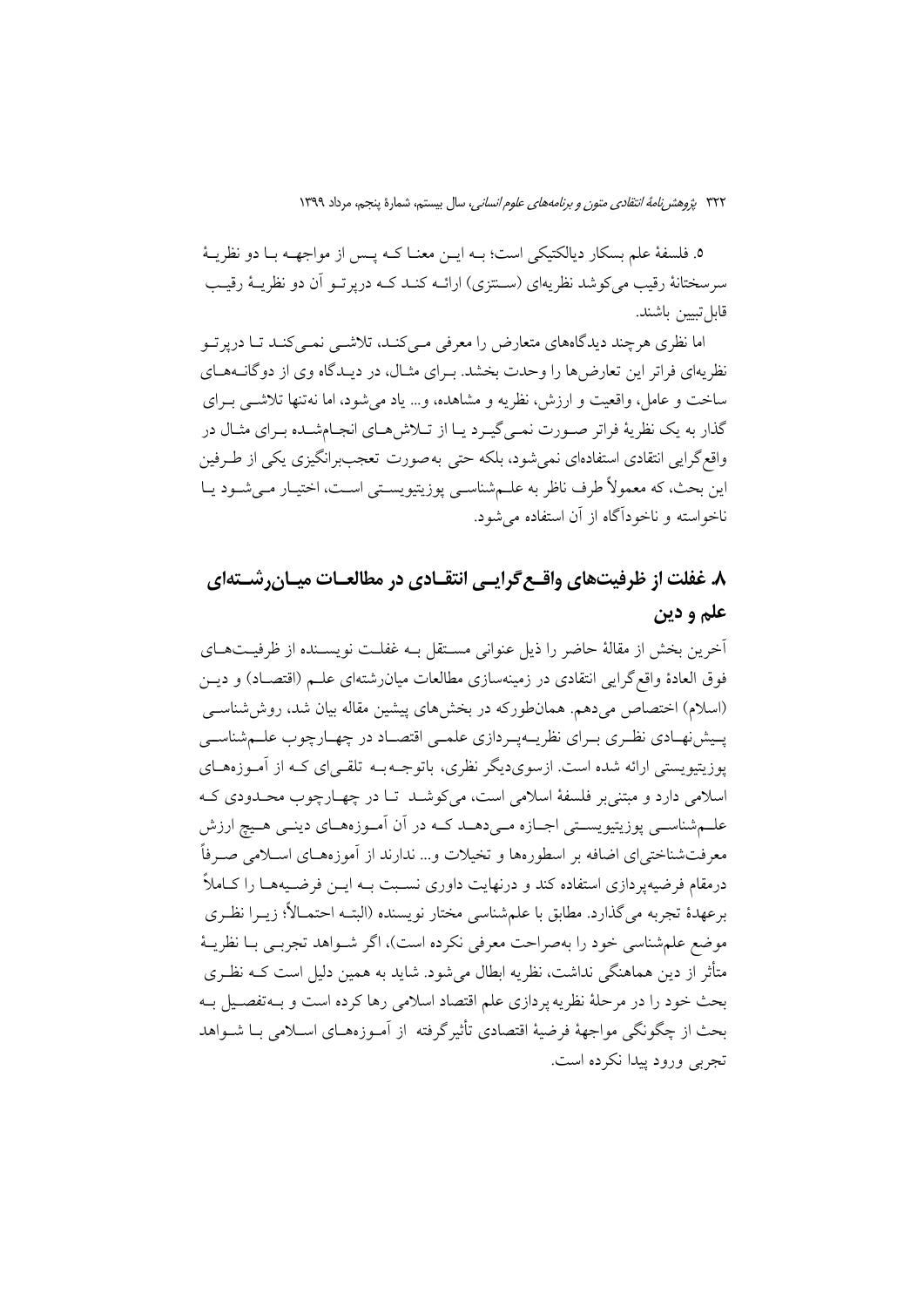دلیلی که باعث شد این بخش از مقاله با عنوانی مستقل و بهصورت مفصل تــدوین شــود اين بود كه واقع گرايبي انتقادي، علاوهبر نقد علــمشناســي هــاي پــيش از خــود (جنبــهٔ ســلبي واقع گرایی انتقادی)، ظرفیت گستردهای را برای مطالعـات میـانرشــتهای، ازجملـه مطالعـات میانرشتهای علم (برای مثال، علم اقتصاد) و دین (برای مثال، اسلام) فـراهم مـی]ورد (جنبـهٔ ايجابي واقع\$رايي انتقادي):

١. واقع گرايي انتقادي بسكار ازيكسو، باتوجهب پيچيـدگي موضـوع علـوم اجتمـاعي و نقش[فرینی ساختارها و مکانیزمهای مختلف در وقوع یـک پدیـده و ایــنکـه مکــانیزمهــای مختلف می توانند در علوم مختلف شناسایی شـوند، زمینـه را بـرای مطالعـات میـان(شـتهای فراهم مىسازد؛

۲. ازسوی دیگر، برای بهرهگیری از دیــن و آمــوزههــای دینــی در فراینــد علــمورزی بــه فلسفهای دیگر نیاز ندارد؛ زیرا در تفکر استعلایی و دیالکتیکی فلسفهٔ بسکار، هسـتی مطلــق، حقيقي، وحدتبخش، كليتبخش، و رهايي بخش خداوند بهمنزلة شرط بلاشرط هر امكـاني اثبات می شود. بهعبارتدیگر، فلسفهٔ علم واقع گرایی انتقادی فلسـفهای اسـت کـه نـهتنهـا در عصر تکثر نظریههای علمشناسانهٔ فلسفی به تحلیل قدرتمند علم میپردازد، بلکه در نظـامی کاملاً هماهنگ و منسـجم، هــم چــون فلســفههــاي متــافيزيکي ســنتي، بــه اثبــات خداونــد نیز می پر دازد؛

۳. واقع گرایی انتقادی بسکار امکان شناخت خداوند و خداگونهشدن را از طریق سـلوک نفس برای انسان فراهم می آورد و این امر، باتوجهبه ارتباط وثیقی که در فلسفهٔ اســلامی بــین علم، عالم، و تأثیر کیفیت عالم بر علم وی وجود دارد، زمینهٔ بسیار مناسبی بــرای طــرح علــم ديني فراهم مي آورد.

دریر تو چنین فلسفه ای، زمینه بـرای بهـره گیـری از آمـوزه هـای دینـی در مطالعـات میان رشتهای علم و دین فراهم می شود. توضیح آن که نظری در بخـش سـوم کتـاب، بـا استفاده از آموزههای اسلامی، روابطی را میان متغیرهای مسـتقل و تـابع درقالـب نظریــه ارائه کرده است و برای مثال به این گزاره رسیده است کـه نـرخ سـود سـرمایه موجـب کاهش هزینهٔ تولید در مقایسه با نرخ بهره میشود. هرچند نظری این مـوارد را توضـیح نداده است:

۱. چگونه چنین نظریهای را از آموزههای اسلامی مبنی بر جواز سرمایهگـذاری و حرمـت ربا استخراج كرده است؟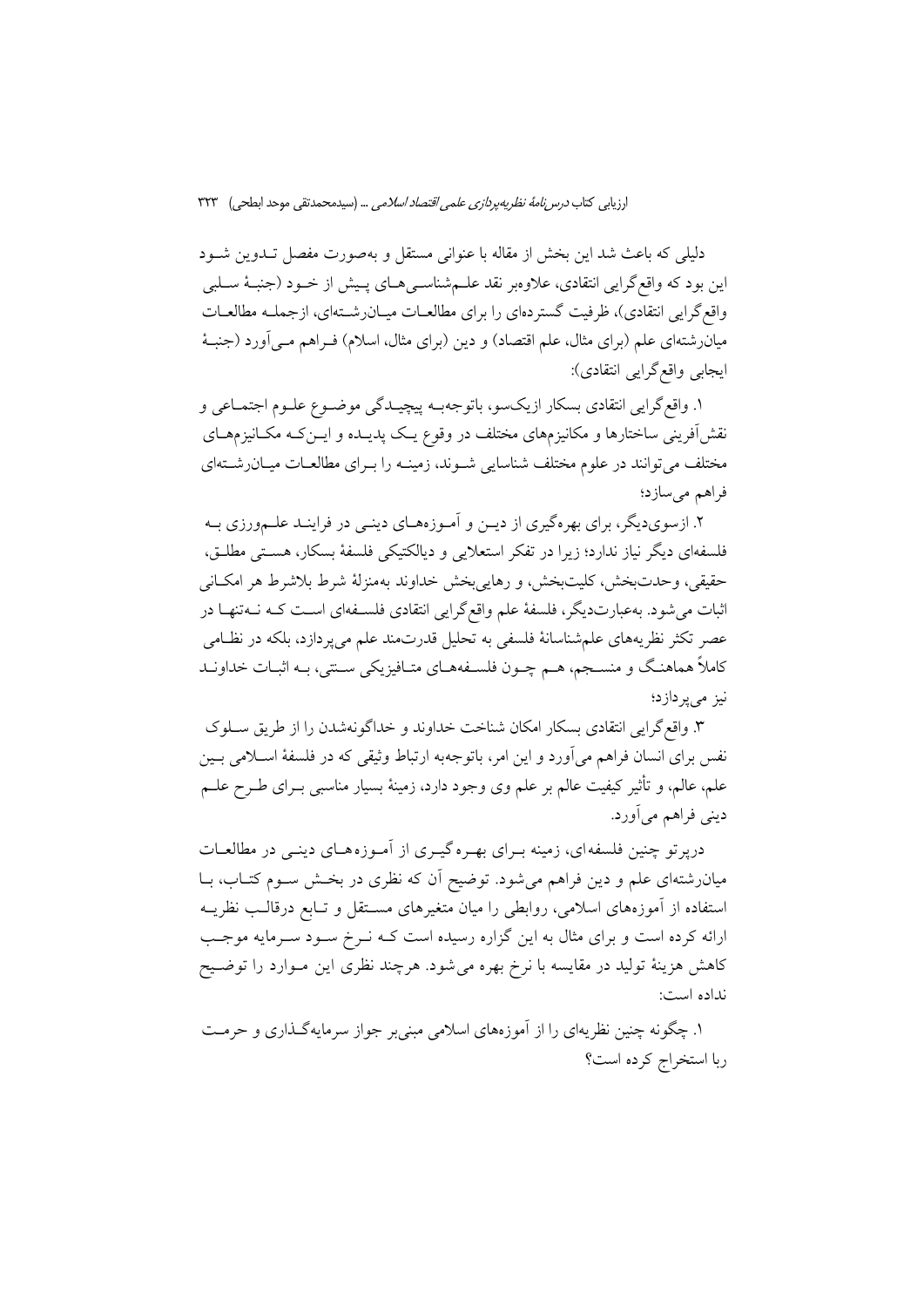۲. درصورتیکه شواهد تجربی این ارتباط را نهتنها تأیید نکردند، بلکـه حتـی ابطــال هــم کردند، چه باید کرد؟ و…

اما چنین نظریههایی در چهارچوب اقتصاد متعارف نیز قابل ارائهانـد؛ زیــرا ســود ســرمایه، هزینهٔ تولید، و نرخ بهره در اقتصاد رایج مطرح انــد. بــهبیــاندیگــر، بــرای رســیدن بــه چنــین نظریهای به استفاده از آموزههای اسلامی نیازی نیست.

درحالي كه وقتي از مطالعات ميان(شتهاي بحث مـي شـود، انتظـار مـي(ود كــه هريـك از طرفین دادههای ویژه و مرتبط خود را بهاشتراک بگذارند. بهبیاندیگ ، انتظـار مـی(فـت کـه نظری آن دسته از آموزههای اسلامی را درقالب نظریه به این مطالعهٔ میانرشــتهای فــراخوانــد که بشر از راه دیگری بهجز راه دین نمبی توانسـت بــه آنهــا دسـت پابــد؛ آمــوزههــایی کــه يكطرف أن مفاهيم مرتبط با دين و سلوك ديني و طرفديگر أن مفاهيم مرتبط با اقتصـاد و معیشت باشد. برای مثال، اَموزههایی ازایندست که وَلَوْ أَنَّ أَهْــلَ الْقُــرَى آمَنُــوا وَاتَّقَــوْا لَفَتَحْنَــا عَلَيْهِم بَرِكَات مِّنَ السِّمَاءِ وَالْأَرْضِ وَلَكِن كَذِّبُوا فَأَخَذْنَاهُم بِمَا كَانُوا يَكْسِبُونَ (اعـراف: ٩٦)؛ وَمَـن يَتَّق اللهَ يَجعَل لَهُ مَخرَجاً وَ يَرزُقُهُ مَن حَيثُ لا يَحتَسِبُ (طَلاق: ١، ٢)؛ لَـئِنْ شَـكَرْتُمْ لَأزيــدَنّكُمْ وَ لَئِنْ كَفَرْتُمْ إنّ عَذابي لَشَدِيدٌ (ابــراهيم، ٧)؛ وَ مَــنْ أَعْــرَضَ عَــنْ ذِكْــرى فَــإنّ لَــهُ مَعِيشَــةً ضَــنْكاً (طه: ١٢٤)؛ وَ الَّذَينَ يَكْنِزُونَ الذَّهَبَ وَ الْفِضَّةَ وَ لاَ يُنفِقُونَهَا فِــى سَـبيلَ الله فَبَشّــرهُم بعَــذَاب ألِــيم (توبه: ٣٤)؛ وَ إِذا أَرَدْنا أَنْ نُهْلِكَ قَرْيَةً أَمَرْنا مُتْرَفِيها فَفَسَقُوا فِيها (اسَراءَ: ١٦).

باید در نظر داشت که در واقع گرایی انتقادی این روابط ضـرورتاً نمایــانگـر روابطـی در سطح تجربي واقعيت نيستند و بر اين اساس نبايد آنهــا را بــهمنزلــهٔ نظريــهٔ تجربــي در نظــر گرفت و نگران ابطال آنها با شواهد تجربی بود، بلکه این گزارهها را میتوان بیانگر سطح بالفعل واقعیت دانست که می توانند تحقق خارجی پابند و مشـاهده شـوند، هرچنـد تـاکنون برای مثال بهسبب مکانیزمهای مخالف تحقق خارجی نیافته و مشاهده نشده باشند.

درپرتو چنین آموزههای دینی و همچنین گزارههای حاصل از تحقیقـات تجربـی اقتصـاد متعارف و بهرهگیری از علمشناسی واقع گرایی انتقـادی بایـد در جسـت وجـوی سـاختارها، مکانیزمها، و توانهای علّی|ی بود که تحت شرایط خاص مناسـبات خــاص اقتصــادی را در سطح تجربي أشكار ميسازند.

### ۹. نتیجهگیری

باتوجهبه دغدغهٔ نویسندهٔ کتاب نسبت به نظریهپردازی در اقتصاد اسلامی ازسویی و نقــدهای ساختاری، صوری، و محتوابی ای که امیری طهرانی و مقدم به تفصیل به آن اشاره کـردهانــد و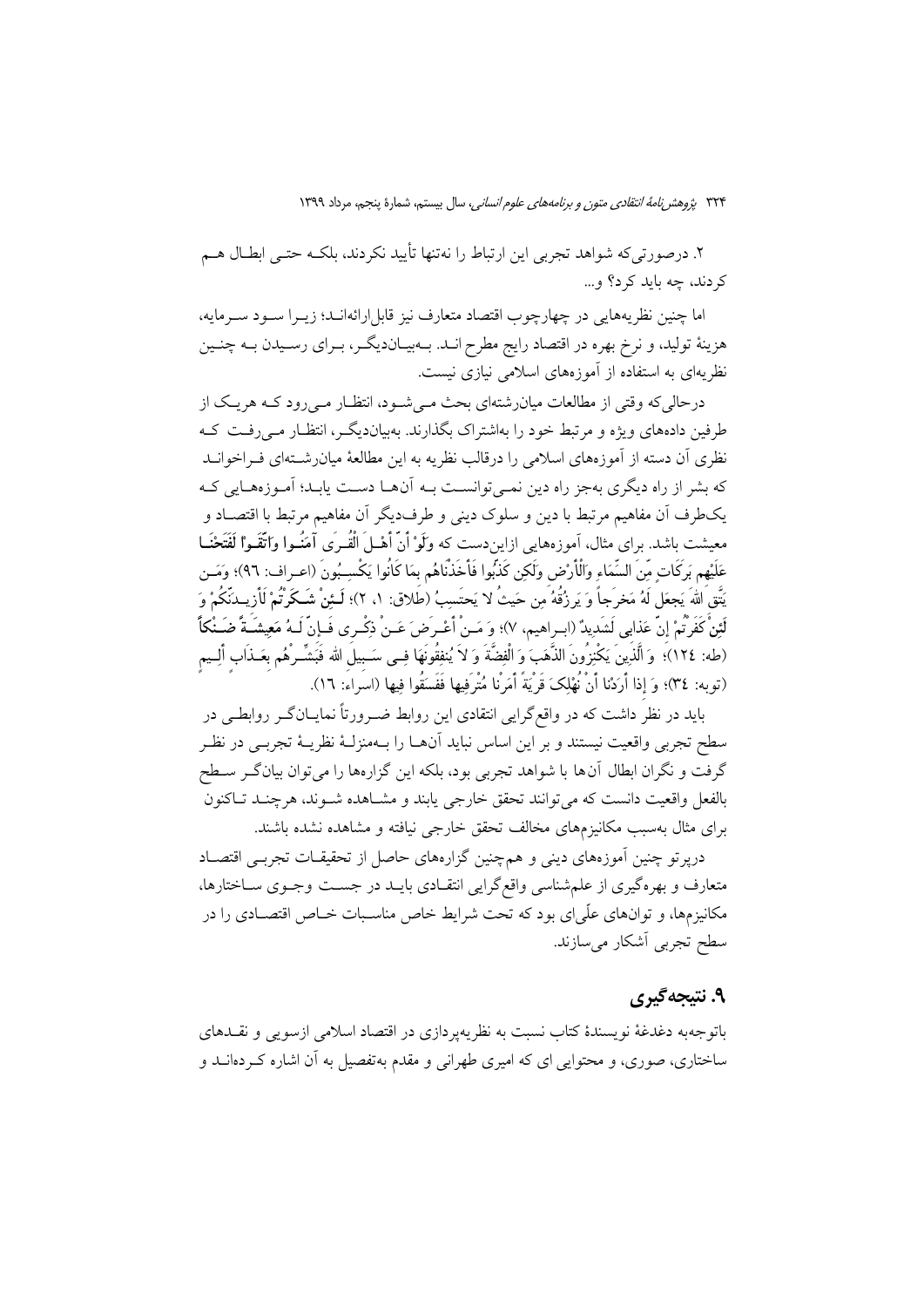همچنین باتوجهبه جایگاه یژوهشگاه حوزه و دانشگاه و سازمان مطالعه و تدوین کتب علــوم انسانی دانشگاهها، بهعنوان ناشران ایــن کتــاب، لازم اســت در ویراســت بعــدی، باعنایــتبــه نقدهای یادشده، بازنگری اساسی در ساختار و محتوای کتاب صورت گیرد و با بهـرهگیــری از آخرین دستاوردهای علمشناسانه و دینشناسانه و همچنین باتوجهبه طیـف گســتردهای از دیدگاهها که در ارتباط بـا علـم دینـی و علـوم انسـانی اسـلامی مطـرح شـده اسـت مبنـای مستحکمتری برای نظریهپردازی در اقتصاد اسلامی ارائه شود.

بهطور خاص، در حوزهٔ علمشناسی پیش نهاد میشود کـه از ظرفیـتهـای واقـع گرایـی انتقادی استفاده شود که مبانی هستی شناسی، معرفتشناسی، و روششناسی مناسبی بـرای مطالعات میانرشتهای و ازجمله برای مطالعات میانرشتهای اقتصاد و دین فراهم مـی|َورد تــا زمینهٔ بیش تری برای پذیرش دیدگاه مطرحشده در جامعهٔ علمی فراهم آید.

## یے نوشت

۱. این مقاله از طرح «جریانشناسی نظریههای علـم دینـی»، از مجموعـهٔ طـرحهـای اعـتلای علـوم انسانی پژوهشگاه علوم انسانی و مطالعات فرهنگی، برگرفته شده است.

#### كتابنامه